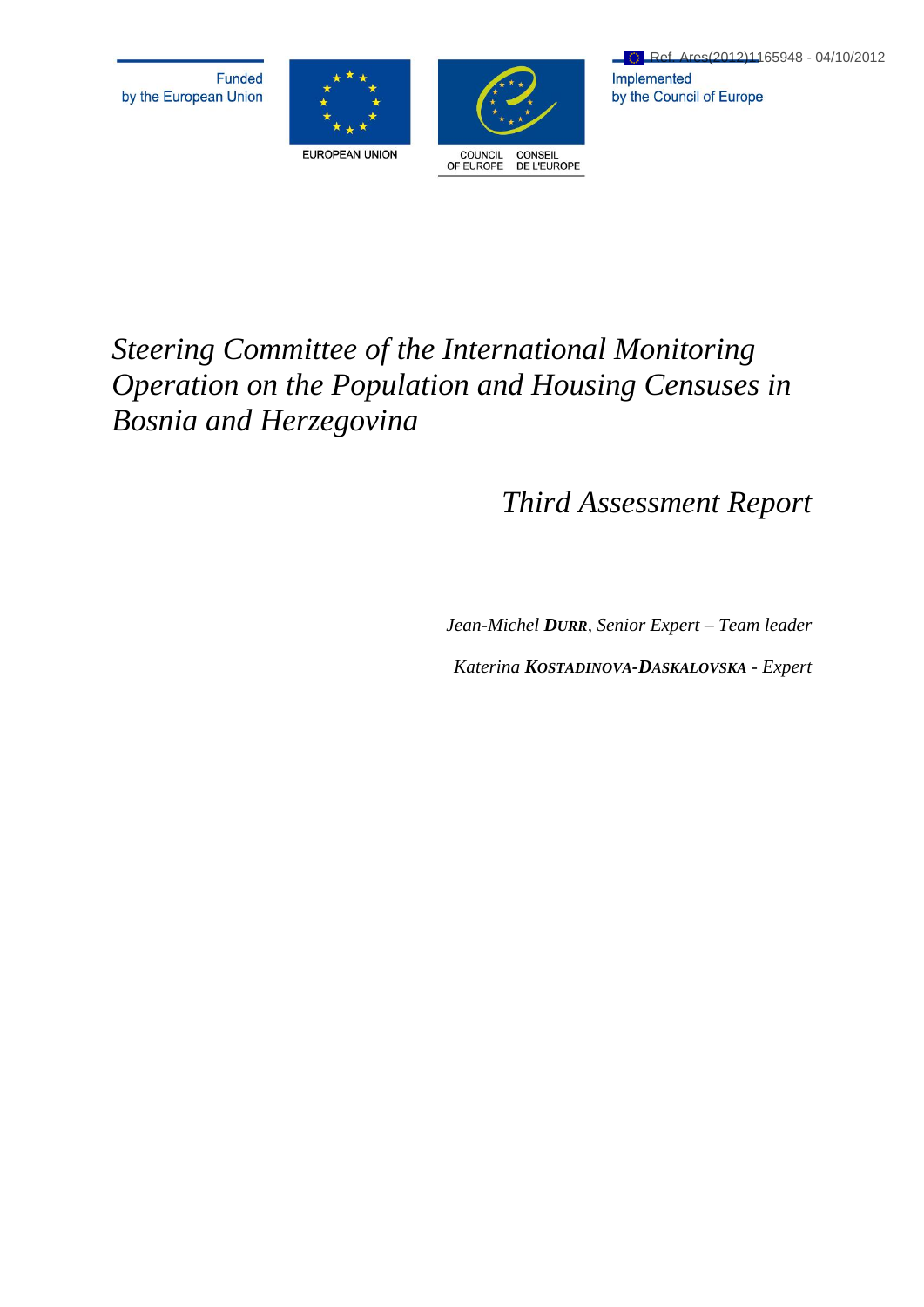# **Contents**

| ASSESSMENT OF THE PREPARATIONS OF THE POPULATION AND HOUSING CENSUS IN REPUBLIKA SRPSKA., 6 |  |
|---------------------------------------------------------------------------------------------|--|
|                                                                                             |  |
|                                                                                             |  |
|                                                                                             |  |
|                                                                                             |  |
|                                                                                             |  |
| ASSESSMENT OF THE PREPARATIONS OF THE OF POPULATION AND HOUSING CENSUS IN                   |  |
|                                                                                             |  |
|                                                                                             |  |
|                                                                                             |  |
|                                                                                             |  |
|                                                                                             |  |
| ASSESSMENT OF THE PREPARATIONS OF THE OF POPULATION AND HOUSING CENSUS IN                   |  |
|                                                                                             |  |
|                                                                                             |  |
|                                                                                             |  |
|                                                                                             |  |
|                                                                                             |  |
|                                                                                             |  |
|                                                                                             |  |
|                                                                                             |  |
| Post Enumeration Survey on coverage and quality of data collected in the Census 17          |  |
|                                                                                             |  |
|                                                                                             |  |
|                                                                                             |  |
|                                                                                             |  |
|                                                                                             |  |
|                                                                                             |  |
|                                                                                             |  |
|                                                                                             |  |
|                                                                                             |  |
|                                                                                             |  |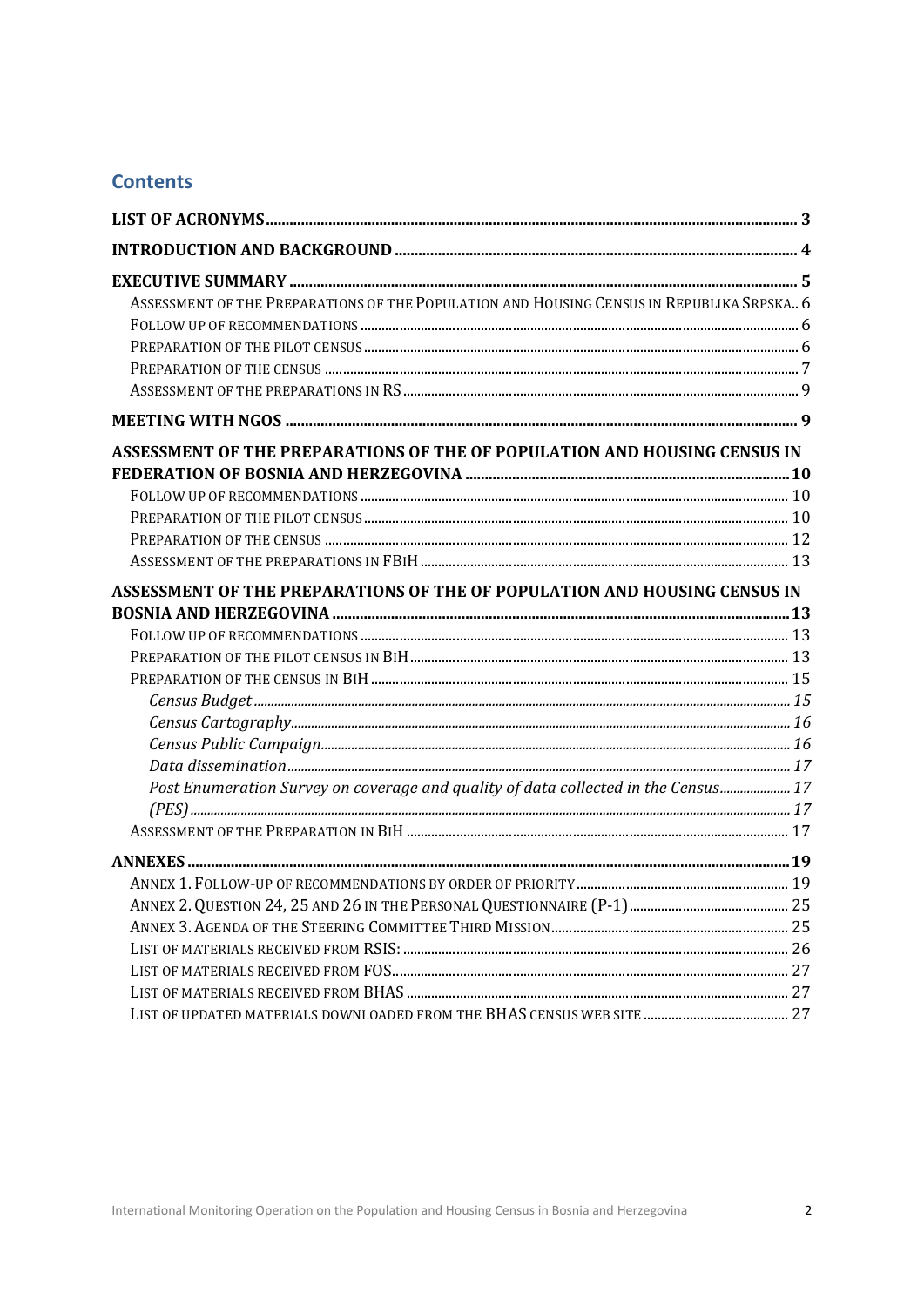# <span id="page-2-0"></span>**List of acronyms**

| BiH            | Bosnia and Herzegovina                                            |
|----------------|-------------------------------------------------------------------|
| <b>BHAS</b>    | Agency for Statistics of Bosnia and Herzegovina                   |
| <b>CoM BiH</b> | Council of Ministers of BiH                                       |
| DB             | District Brčko                                                    |
| EA             | Enumeration area                                                  |
| FBiH           | Federation of Bosnia and Herzegovina                              |
| <b>FOS</b>     | <b>Federal Office of Statistics</b>                               |
| <b>ESIs</b>    | Entity statistical institutions                                   |
| <b>EUPHC 2</b> | Technical assistance to Population and Housing Census Phase II    |
| <b>GIS</b>     | Geographic Information System                                     |
| <b>ICEI</b>    | Department for International Cooperation and External Information |
| <b>IMO</b>     | <b>International Monitoring Operation</b>                         |
| <b>IMO MG</b>  | <b>International Monitoring Operation, Management Group</b>       |
| <b>IMO SC</b>  | <b>International Monitoring Operation, Steering Committee</b>     |
| IT             | <b>Information Technology</b>                                     |
| <b>MCC</b>     | <b>Municipal Census Commission</b>                                |
| <b>PES</b>     | <b>Post Enumeration Survey</b>                                    |
| <b>RS</b>      | Republika Srpska                                                  |
| <b>RSIS</b>    | Republic Srpska Institute for Statistics                          |
| <b>TA</b>      | <b>Technical Assistance</b>                                       |
| <b>TAP</b>     | <b>Technical Assistance Project</b>                               |
| <b>TOR</b>     | Terms of Reference                                                |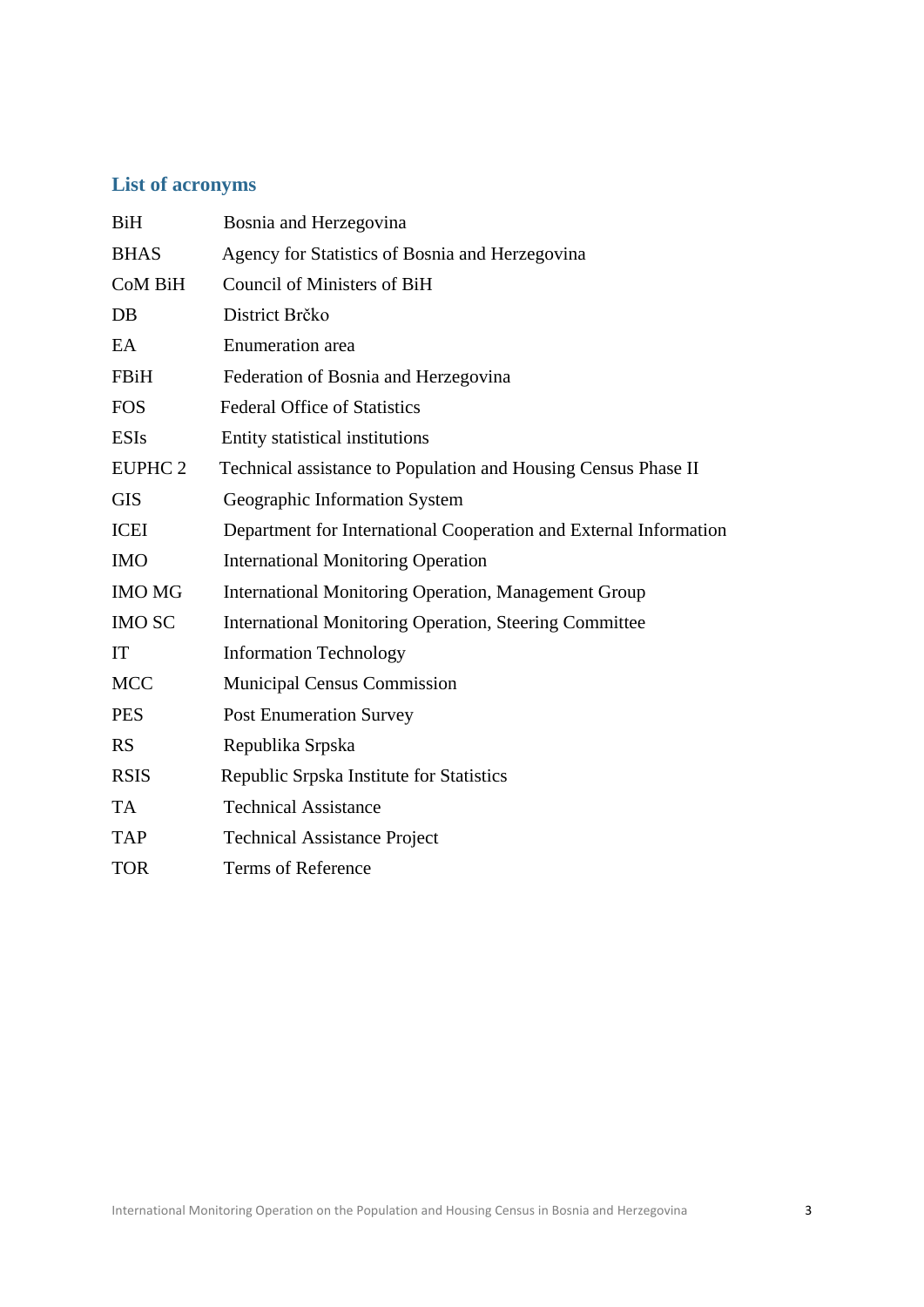# <span id="page-3-0"></span>**Introduction and Background**

1. A Population and Housing Census shall take place in Bosnia and Herzegovina (BiH) in accordance with the Law on the Census of the Population, Households and Dwellings in Bosnia and Herzegovina in 2013 as adopted by the Parliamentary Assembly of Bosnia and Herzegovina on 3 February 2012. The Council of Ministers of Bosnia and Herzegovina has invited the European Commission to organise the international monitoring of the Census. Therefore, the European Commission, the Council of Europe and the Council of Ministers of Bosnia and Herzegovina signed on 18 April 2012 a Memorandum of Understanding to agree upon the following:

- The general objective of the International Monitoring Operation (IMO) of the Population and Housing Census in Bosnia and Herzegovina is to monitor the compliance of the whole Census exercise, from the preparation to the data dissemination, with:
- International standards on population and housing censuses as defined by UNECE and Eurostat, and as adopted by the Conference of European Statisticians as Recommendations for the 2010 Censuses of Population and Housing;
- Regulation (EC) No 763/2008 on population and housing censuses, and its implementing measures;
- The Fundamental Principles of Official Statistics, adopted by the UN Statistical Commission, as well as the European Statistics Code of Practice, promulgated by the European Commission;
- Standards on data protection and confidentiality, as provided for in the Convention for the Protection of Individuals with regard to Automatic Processing of Personal Data of the Council of Europe, and the relevant European Union regulations in force.

2. The Operation will be carried out by a Committee of International Organisations, the Management Group (IMO MG) assisted by a Senior Census Expert, experts in population censuses, one or more experts in information technology and persons monitoring the census enumeration in the field.

3. The Senior Census Expert, the Census Experts and the IT Experts will assess the compliance of the Census in Bosnia and Herzegovina with the requirements listed in the Memorandum of Understanding, but they will not provide technical assistance.

4. Under the guidance of the Committee and the Senior Census Expert, the Census Experts shall:

- Examine the technical preparation of the Census including the pilot Census and postenumeration survey, in particular the drafting of questionnaires and manuals;
- Monitor the collection, processing and dissemination of Census data, verifying the accordance with the requirements defined above;
- Control the fair and proper computation at all levels and whether the confidential nature of the individual data is fully guaranteed;
- Investigate any other matter with relevance for the Census.

5. The Management Group has designated Mr. Jean-Michel Durr as Senior Census Expert and Mr.Roberto Bianchini, Mr. Bent Noerby Bonde, Ms. Meryem Demirci, Ms. Katerina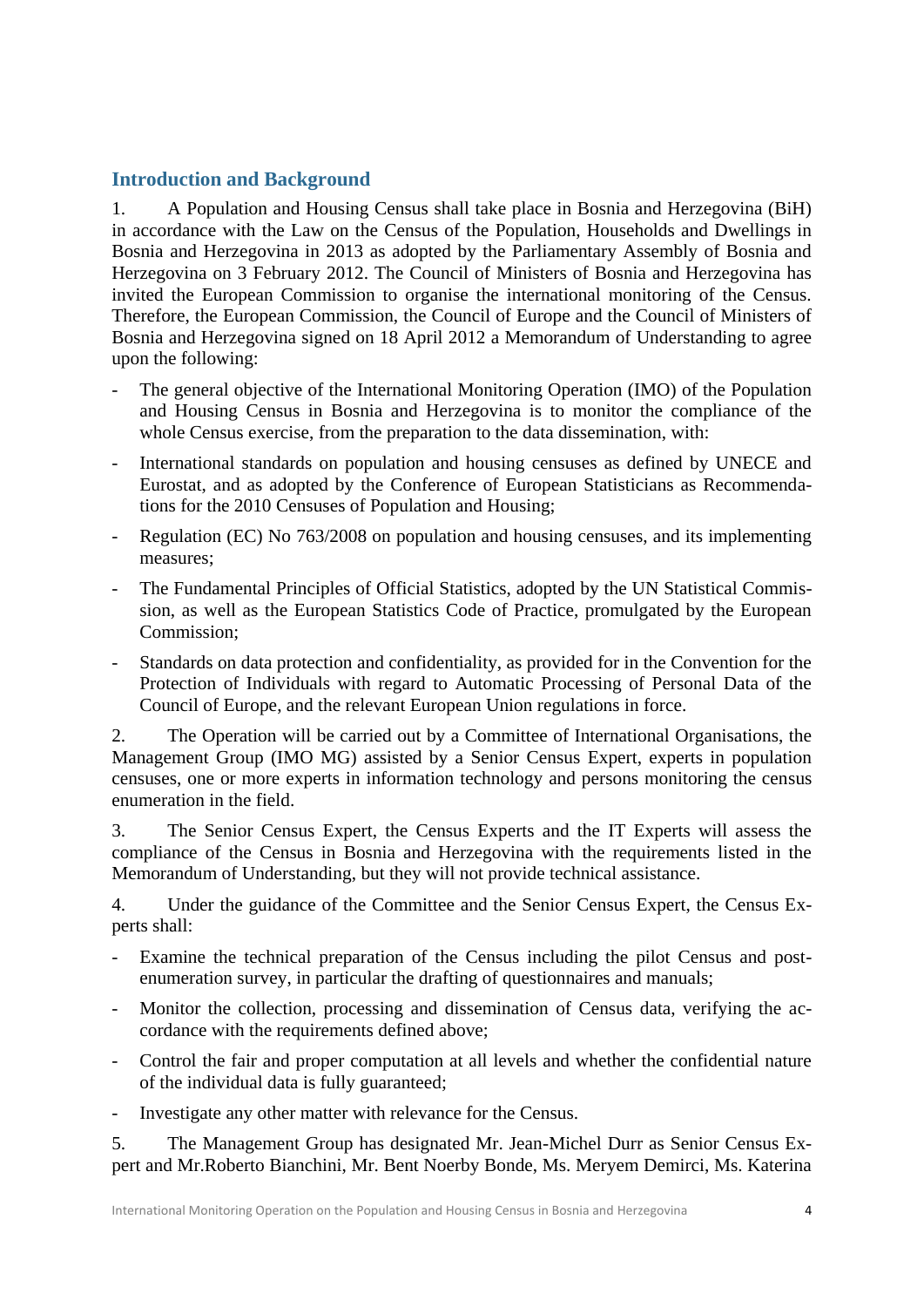Kostadinova-Daskalovska, and Mr. Guido Pieraccini as experts in population censuses. The Senior Census Expert and the Experts in population censuses form the IMO Steering Committee (IMO SC) of international experts.

6. The first mission of the IMO SC was conducted from 23 to 26 April 2012. The objective of this mission was to assess the preparations for the population and housing census in their main components, including the preparation of the pilot census. The report of the SC was sent by the Senior Census Manager on May 12 to the IMO MG.

7. The second mission was conducted from 26 to 29 of June 2012. The objective of this mission was to assess the progress made since the first mission in preparations for the population and housing census, including the preparation of the pilot census.

8. The third mission took place on 17 and 18 of September 2012 and was conducted by two members of the SC, Mr, Durr and Ms. Katerina Kostadinova-Daskalovska. The objective of the mission was to assess the implementation of recommendations made in previous reports and to assess the preparation of the pilot census, planned for October 15.

9. The present assessment is based on the information reported during these meetings, and on some direct observations of the mission. As a consequence, the comments and recommendations presented below are based on the understanding of the experts, and may not reflect the real situation. This report was prepared by the Senior Census Expert taking into consideration the individual reports of the other expert as well as his own observations.

10. The experts wish to express their gratitude to the directors and staff of the Agency for Statistics, the Statistical Institutes of the Federation of Bosnia and Herzegovina and Republika Srpska and of the Geodetic institutions for their availability and collaboration, and to the staff of Council of Europe for the perfect organisation of the mission.

# <span id="page-4-0"></span>**Executive Summary**

11. Since the second mission, the SC considers that important progress have been made in the preparation of the pilot census. Some important recommendations were implemented, such as the improvement of cartography or the inclusion of open-ended question for ethnicity, religion and mother tongue. However, coordination and cooperation is still weak. The meeting held with the three directors confirmed that many disagreements still hamper smooth collaboration and strict decision making process. In addition to the duplication of efforts, this entails two major risks: to delay considerably the preparations of all materials due to endless discussions and to have different implementation and organisation of the census operations in the two entities. If the first one has direct consequences on the date a census can be implemented, the second affects directly the quality and the comparability of the census in the territory of Bosnia-Herzegovina, and consequently its conformity with international and European standards.

12. The preparation of the pilot census is on its way. Despite some delays, it should be possible to conduct a pilot census in October this year.

13. **In conclusion, the SC considers that a pilot census can be conducted in October, if strong decisions and actions are taken for the remaining preparations, but still expresses reservations about the preparation of the population and housing census to meet the date of April 2013. In particular, the way the statistical institutions will be able to**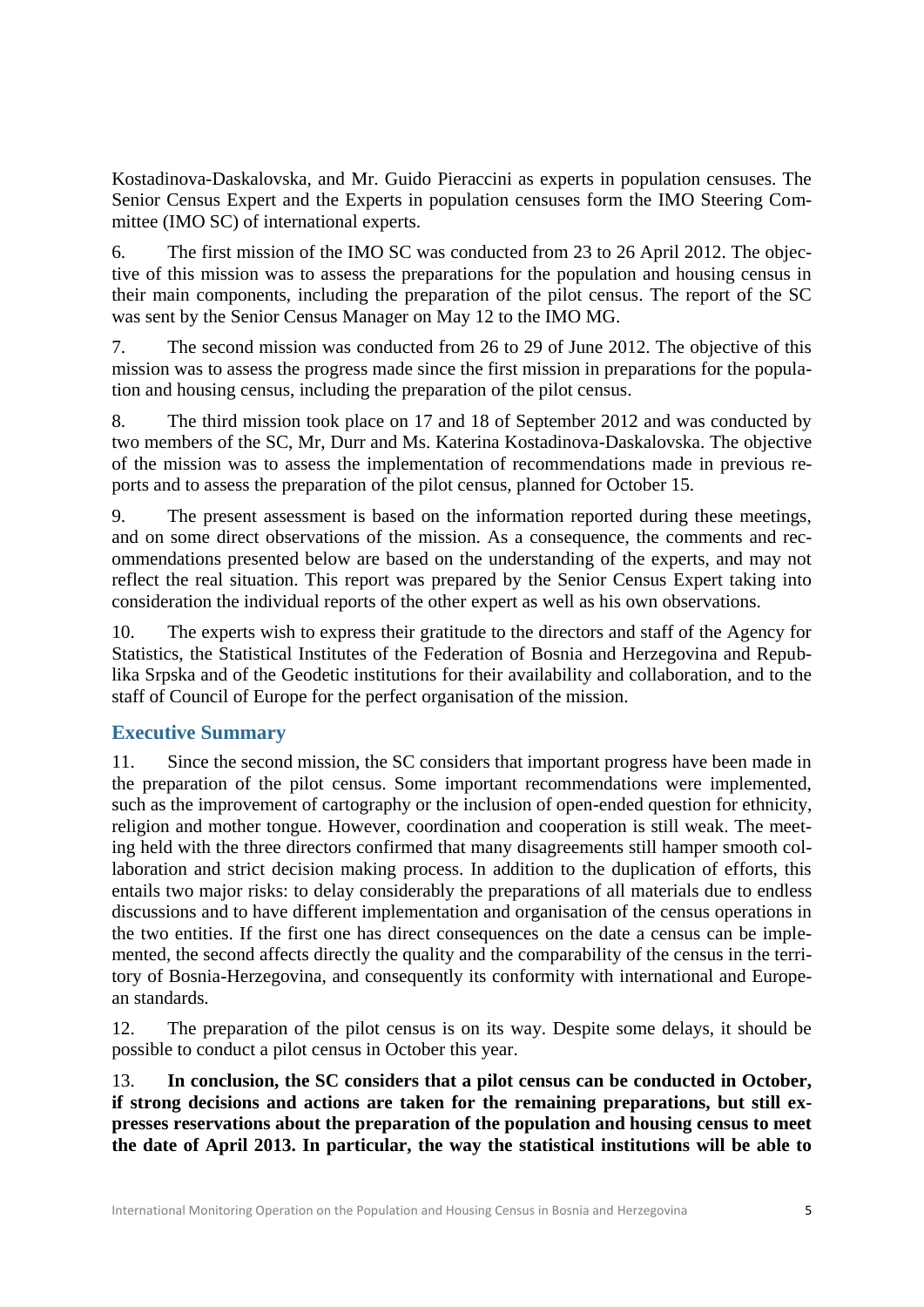# **take quick decisions from the analysis of the pilot census will be determining to meet the objective of April 2013.**

<span id="page-5-0"></span>**ASSESSMENT OF THE PREPARATIONS OF THE POPULATION AND HOUSING CENSUS IN REPUBLIKA SRPSKA**

#### <span id="page-5-1"></span>**FOLLOW UP OF RECOMMENDATIONS**

14. Since the last mission, the following recommendations were implemented:

- A list of collective institutions was established. The Statistical Institute sent a request to the municipalities.
- A risk management strategy was drafted. The staff of the Statistical Institute mentioned they drafted it on their own strategy after consulting the Agency, who said that had not started to work on it. As recommended, the document defines for each risk the probability of occurrence and the potential impact in order to identify the most critical risks. Budget issues are considered as the most critical, and also mine fields. Corrective actions have already been taken to request help of the municipalities to know the dangerous areas.
- Cartographic preparation has been considerably improved since the Geodetic administration of RS could get recent orthophotos to start again the process of delineation of enumeration areas and map creation on this basis. Maps are now delivered on a daily basis on a ftp server in pdf format. On its side, the Statistical Institute developed a procedure to receive and control the maps provided with a list of points to check. 10 people are working on this phase and if necessary go to the field. The Statistical Institute has 7 days to perform the controls, and then the Geodetic administration has 5 days to implement corrections and send back the maps. A detailed plan of activity was drafted (provided to the SC). According to this plan, it is expected to complete the cartography of RS by the end of 2012. The issue of map printing was raised: in RS, the Geodetic administration is ready and willing to print the maps for RS (3 copies).
- Regarding the issue of the boundaries between entities, the working group at State level decided that the geodetic administration would precise the 100 m zone defining at present the boundary (due to the small scale used when drawn, see previous report) on a map and provide the central bureau of census with the information needed to take appropriate decision for conducting the census in these places. The geodetic administration will also include updates related to mine fields.

#### <span id="page-5-2"></span>**PREPARATION OF THE PILOT CENSUS**

15. The pilot census will cover 21 EAs in 15 municipalities in RS. Collective households, agricultural household are included in the selected EAs.

16. The Director of Statistical Institute of RS had a meeting with the municipalities involved in the pilot. Reactions were positive. A formal letter was also sent to the municipalities, however on a specific model as it was stated to the SC that the Institute did not receive a model of letter from the Agency.

17. Following previous recommendations of the SC, municipal commissions will be set up for the pilot, but composed of only 3 members, 1 member from the municipality, 1 from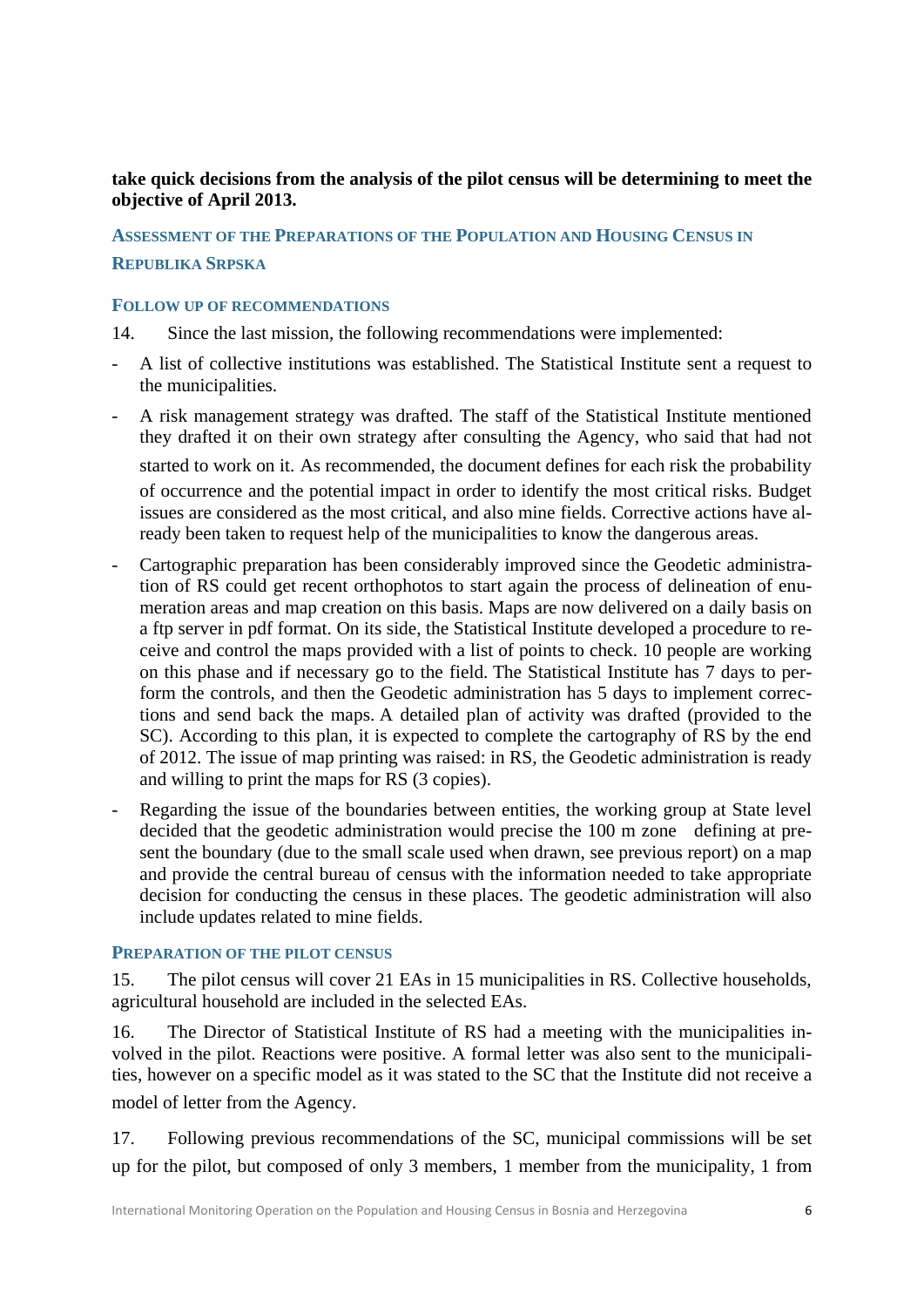the statistical institute and 1 from geodetic administration. Municipal commissions have to be in place by September 20.

18. Maps of the EAs of the pilot census were processed in priority by the Geodetic administration. Among the 21 EAS, maps were received, checked and corrected for 11, 10 remaining this week. By 25 Sept all the maps should be available.

19. 15 Entity instructors have already been selected, one each for municipality of the pilot census.

20. The selection of enumerators will be conducted by the municipal commissions. They will send a request to the employment office and also to student unions, specifying how many enumerators are needed (for the census, there will be a public announcement). For example, in Banja Luka, 1 municipal instructor and 3 enumerators will be needed. The employment office should send the names of the candidates by 30 of September. For the pilot, the ethnic structure will not be taken into consideration. Enumerators will be selected by October 1 and municipal instructors by October. 4.

21. Training of enumerators will be performed on October 2-5. However, training material was not yet received from the Agency. Entity instructors will be trained at state level on September 25-28.

22. Regarding the budget for the pilot census, the SI received a first draft budget, but that does not take into consideration the establishment of municipal commissions. Information has not been provided yet on who will pay the enumerators.

## <span id="page-6-0"></span>**PREPARATION OF THE CENSUS**

23. Since the last mission, the Institute of Statistics of Republika Srpska prepared several documents, materials (list provided). Some of the documents are an adaption of documents elaborated in common with the Agency and the FOS to specificities of RS, while other documents were prepared in absence of information from the Agency, as reported by the Statistical Institute.

24. Instructions for organisation was adapted to take into consideration the absence of cantonal level in RS. For the selection of enumerators, the law of RS stipulates that if two candidates have an equal ranking, priority should be given to members of family of former military fighters, or unemployed or students.

25. As provided by Article 47 of the census law, RS adopted a law in July to regulate preparation and organisation of the census. Three potential divergences with the state census law were reported by the Agency and the FOS.

26. The following tables compares the articles or paragraphs that are different in the RS law and the state census law:

| Law on Organisation and Conduct of the Cen- | Law on Census of Population, Households                                  |
|---------------------------------------------|--------------------------------------------------------------------------|
| sus of Population, Households and Dwellings | and Dwellings in Bosnia And Herzegovina in                               |
| in Republika Srpska 2013                    | 2013                                                                     |
| Article 7                                   | Article 26 (Census commissions of the units<br>of local self-government) |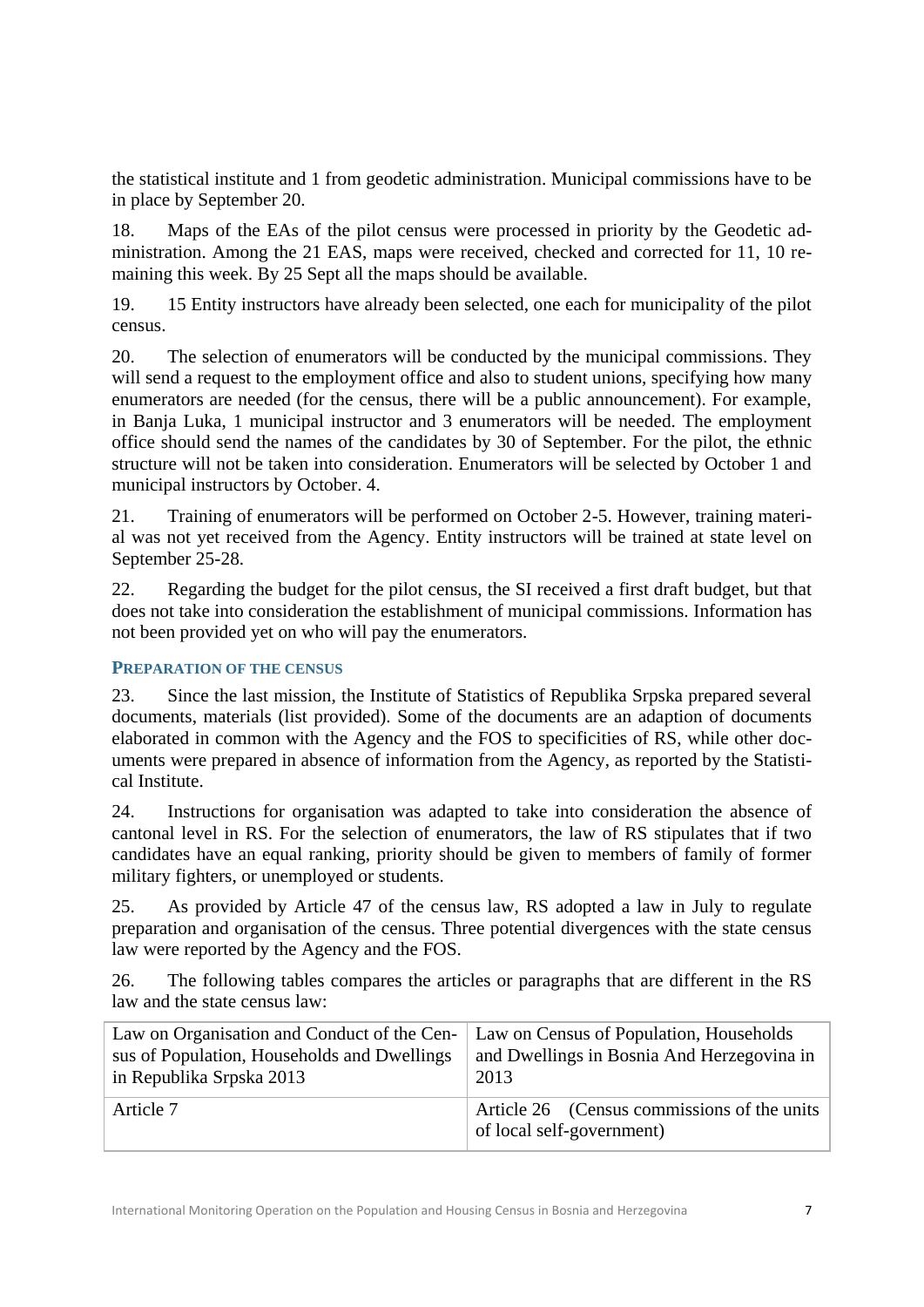| d) Before enumeration, examine received<br>maps and descriptions of statistical and enu-<br>meration areas to check whether the docu-<br>mentation is complete, and to perform neces-<br>sary additions and corrections of possible<br>mistakes,                                                                   |                                                                                                                                    |
|--------------------------------------------------------------------------------------------------------------------------------------------------------------------------------------------------------------------------------------------------------------------------------------------------------------------|------------------------------------------------------------------------------------------------------------------------------------|
| z) Provide the premises for the work on duty<br>and the work at the time of the conducting of<br>the Census, as well as the premises for the<br>work of instructors on checking and receiving<br>the census material,                                                                                              |                                                                                                                                    |
| i) Distribute the enumerators and municipal or<br>town instructors by enumeration areas and<br>form adequate lists,                                                                                                                                                                                                |                                                                                                                                    |
| j) Organise in the headquarters of the com-<br>missions the work on duty for its members so<br>as to provide required explanations and in-<br>formation, and to receive and send forward<br>additional instructions from the Institute,                                                                            |                                                                                                                                    |
| k) Supervise the work of municipal or town<br>instructors and enumerators and provide pro-<br>fessional assistance, particularly taking care<br>of proper implementation of the methodologi-<br>cal and organisational guidelines,                                                                                 | g)Supervise the work of instructors and other<br>persons engaged in the Census;                                                    |
| li) Take over the Census material from the<br>instructors, organise and control the coverage<br>and quality of the Census material, and if<br>needed, give orders to make necessary addi-<br>tions and corrections,                                                                                                | i) Take over the Census material from the<br>instructors, organise and control the coverage<br>and quality of the Census material; |
| o) Distribute the controllers to work in Post<br>Enumeration Survey of the quality of the cen-<br>sus data on representative enumeration areas,<br>in accordance with the instructions from the<br>Institute and Agency,                                                                                           |                                                                                                                                    |
| p) Find replacement for the instructors who<br>are justifiably prevented to perform their duty,<br>as well as for the incompetent and unconsci-<br>entious instructors, enumerators, and the re-<br>placement of the controllers shall be per-<br>formed upon the approval of the Institute and<br>the Agency, and |                                                                                                                                    |
| r) Examine the citizens' complaints and in-<br>form the Institute about them                                                                                                                                                                                                                                       |                                                                                                                                    |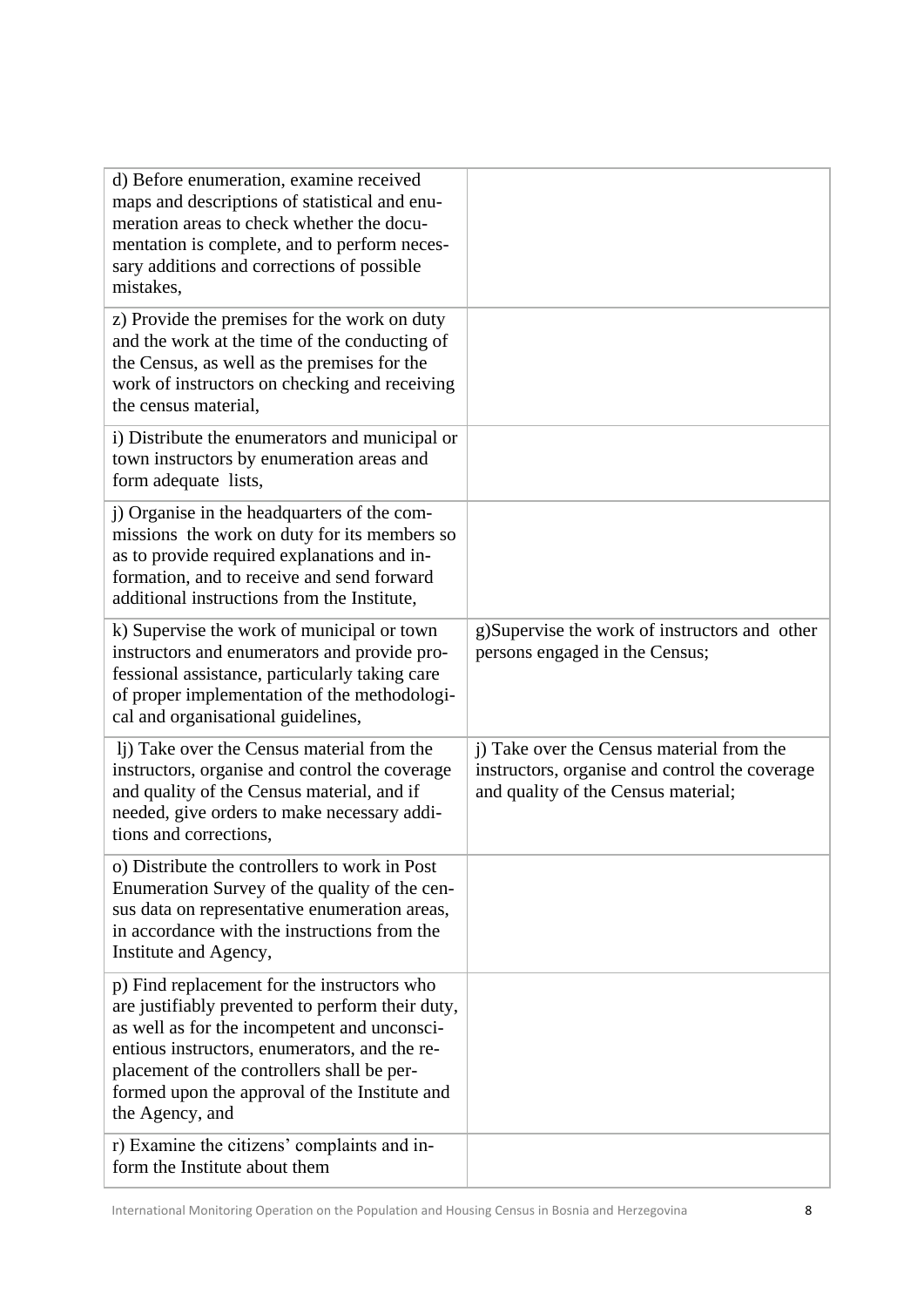|                                                                                                                                                  | Ethnic composition of the Census Commis-<br>sion of the units of local self-government<br>shall include at least one representative of the<br>constituent people and others. |
|--------------------------------------------------------------------------------------------------------------------------------------------------|------------------------------------------------------------------------------------------------------------------------------------------------------------------------------|
| Article 17                                                                                                                                       |                                                                                                                                                                              |
| The supervision of the implementation of this<br>Law and regulations pursuant to this Law<br>shall be performed by the Ministry of Fi-<br>nance. |                                                                                                                                                                              |

27. The Statistical Institute prepared other documents such as a draft strategy of assessment of quality management of census or a draft methodology for quality control based on the methodology for Post enumeration survey developed by the EUPHC project. Suggestions were sent to the Agency but no feedback was received.

28. Regarding the finalization of the questionnaire, the RSIS considers that questions 1 to 7, about the residence, need to be reformulated to better determine the permanent residence of individuals.

29. Concerning reporting among the 3 statistical institutions: as agreed by the 3 directors, RSIS reports weekly on its activity to the Agency, but the consolidated report was not sent back.

## <span id="page-8-0"></span>**ASSESSMENT OF THE PREPARATIONS IN RS**

30. While considerable improvements in cartography were achieved, and the RSIS staff and management appear very motivated and pro-active, the preparations in RS still raise concerns:

- the dialog with other institutions is still difficult;
- the drafting of several documents that duplicate documents that shall be prepared by the Agency in cooperation with the entities statistical offices highlights on the one hand the lack of cooperation among statistical institutions and the other hand the risk that specificities or RS are overemphasized, leading to a different organisation and methodology in the territory of Bosnia and Herzegovina. In that regard, the census law in RS, which duplicates basically the state law, but differs in some critical points, such as the role of the municipal commissions, is an issue.

# <span id="page-8-1"></span>**Meeting with NGOs**

31. As during the last mission, the SC could meet representatives of NGOs. The meeting was organised and hosted by ACIPS. MS. Lajla Zaimovic Kurtovic, Initiative for Free Declaration/ACIPS, Mr. Adnan Huskic, Initiative for Free Declaration, Mr. Darko Brkan, Initiative for Free Declaration, Ms. Valery Perry, PILPG, and Ms. Jasmina Colic, PILPG participated in the meeting. The meeting was also attended by representatives of the EU Delegation.

32. Representatives of NGOs expressed their satisfaction with the new version of the questionnaire that represents for them an acceptable compromise. However, they stressed that this will depend also on the way the question is formulated by the enumerator and their train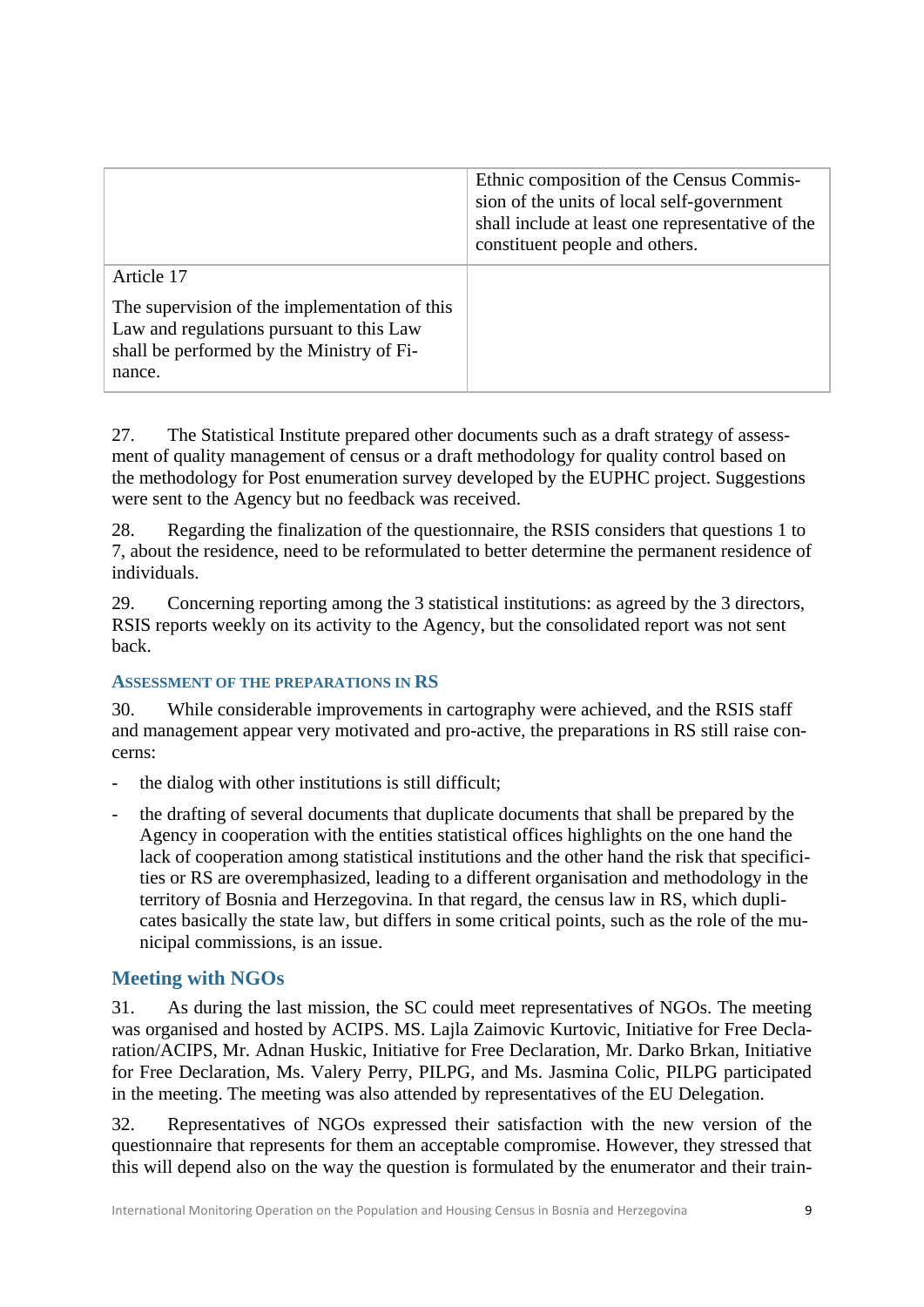ing. In that regard, they would like to see the instruction manual. Importance of taking into consideration gender in the questionnaire were also mentioned.

33. They also commented on the fact that the State Agency is developing material but RS is developing specific law and instructions. In particular, the articles giving more power to municipal commission and also to the ministry of finance raise concerns.

34. Representatives of NGOs praised the Agency for making the reports of the SC available in its website, but noted that they had access to the report of the second mission only the day before the meeting. They wish faster dissemination of the reports.

35. Some representatives of NGOs were glad to have been asked to be part of the focus groups organised by the agency in charge of the preparation of the communication campaign. However, this was not focused on the formulation of the questions in the questionnaire but more on the general opinion about the context of the census. They emphasized the need to test thoroughly the questionnaire.

36. NGOs raised the issue of data protection. Data scanned will be kept on a server, and for how long? What kind of data will be kept, anonymous statistical data or personal information? Who will have access to this information? This could raise concerns in the population that their declaration in the questionnaire could be used later on for non-statistical purpose.

37. Ensuring that citizens are aware of their right, for example to refuse that anyone else would respond on their behalf was also mentioned as an important point.

# <span id="page-9-0"></span>**Assessment of the Preparations of the of Population and Housing Census in Federation of Bosnia and Herzegovina**

## <span id="page-9-1"></span>**FOLLOW UP OF RECOMMENDATIONS**

38. Since the last mission, the following recommendations were implemented by FOS:

- A list of collective/ institutional dwellings was established. FOS had sent a request to the municipalities and had received a list of more than 100 collective /institutional dwellings with addresses and contacts. For the Pilot Census was targeted one EA with collective dwelling for accommodation of refugees and displaced persons.
- A risk management strategy that was drafted earlier was updated with new identified risks.
- The geodetic administration of FBiH is part of the working group at State level established for delineating the 100 m zone around the entity line.

## <span id="page-9-2"></span>**PREPARATION OF THE PILOT CENSUS**

39. The sample for the Pilot Census, in Federation of Bosnia and Herzegovina (FBiH) is spread out to 19 municipalities in the 10 Cantons and consists of 33 EAs.

40. The estimated budget for the Pilot is around 200.000 KM, i.e. more that the initial estimation (165.700 KM) due to the inclusion of the Cantonal and Municipal commissions in the Pilot Census organization.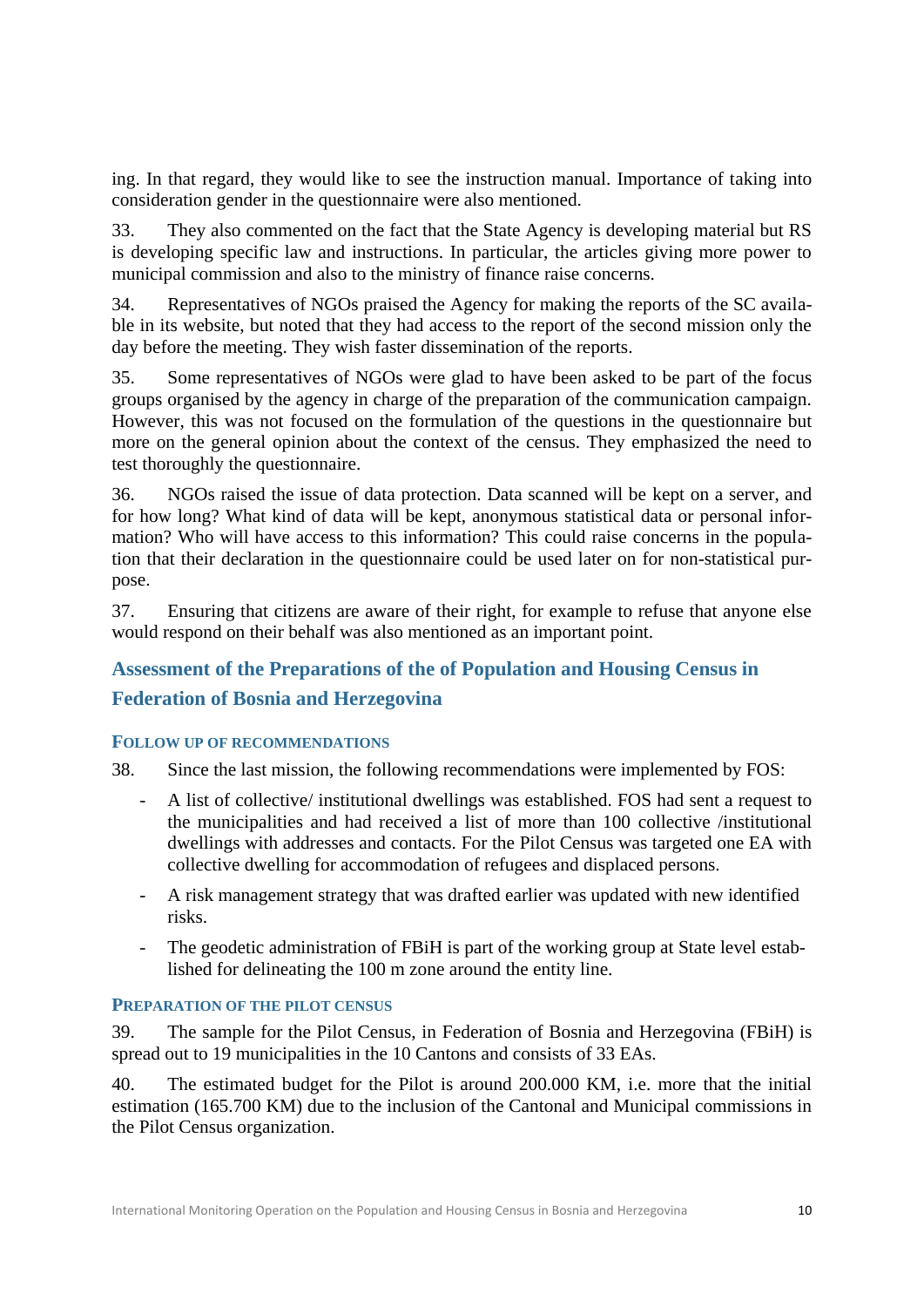41. FOS activity plan for the Pilot is based on the global plan prepared by BHAS, However, so far FOS haven't received plan of activities following the enumeration in the Pilot Census.

42. The activities referring updating statistical cadastre and delineating EA for the Pilot Census is done and the Contractor has handed to FSO the cartography documentation for all 33 EAs selected in the sample for the Pilot Census. For the purpose of delineation and the assessment of the number of household, during the field work were visited all objects in the field within the designated areas. The Supervisory team (for the Cartography project in FBIH) had made control on 15 EAs (out of the 33 selected for the Pilot Census) that are belonging to 11 municipalities in 4 cantons.

43. One EA included in the sample for the Pilot Census is in the zone around the entity line (the zone is 100 m, by 50 meters by each side of the entity line). The Central Census Bureau should make a decision how the enumeration will be conducted in the EA in the zone around the entity line.

44. As recommended by the SC, the full census organisational structure will be established in the Pilot Census, only the commissions will be with fewer members than in the Census. FOS already has established Cantonal Commissions for the Pilot Census and they consist of two members: one employee in the Regional statistical office and one employee in the municipality. The Cantonal Commissions have send initiative - letters to the municipalities for formation of Municipal Commissions for the Pilot Census. The initiative – letter that was send was prepared by FOS. The Municipal Commissions for the Pilot Census should consist of 3 members and the deadline for their forming was 20 September. FOS sent an information letter to the municipalities that are included in the Pilot Census as well as to the Cantonal Ministries of interior. The letter is signed by general directors of the BHAS and FOS.

45. The entity instructors are selected and appointed by the director of FOS. After the training they will go to the field to make contacts with the members of the Cantonal and Municipal Commissions. FOS is considering the option to have one common training for Cantonal Commissions and entity instructors, but the decision is still not made.

46. The procedure for enumerators' selection is prepared by the BHAS. FOS has different opinion than RSIS referring engagement of the students. They will ask the Employment office to propose suitable candidates. FOS is not giving preference to the students, but they can be selected if are within the candidates in the received list and if suitable. For 1 staff required for the field activities FOS will ask 3 persons from the Employment office. Then based on the selection procedure and application form (consisting in a kind of test) FOS will make the selection. The procedures for selection as well the application and test form are prepared. Only the letter to the Employment office is not yet prepared.

47. The training materials that are supposed to be prepared by BHAS are still not given to the ESIs and the trainings for the Pilot Census field staff are scheduled next week (24-30 September), while the training of trainers is being conducted the week of the mission. According to the latest procedures issued by BHAS, the teams of ESIs are responsible for giving training to the Pilot Census field staff in each entity.

48. Census monitoring tool will not be prepared for the Pilot Census. The solution for the Pilot Census the data processing is not made yet or the decision is not yet communicated to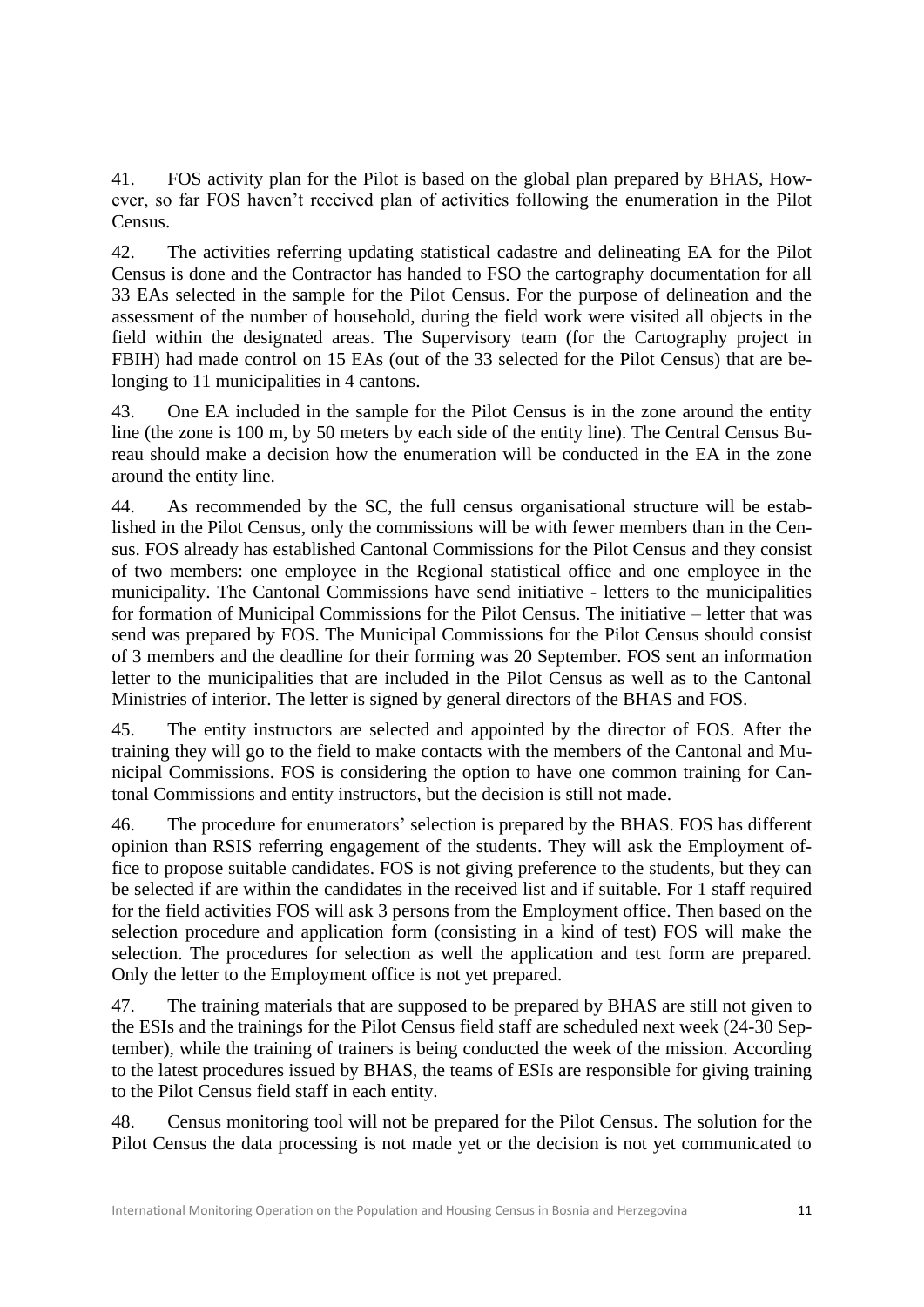the ESIs. The same applies for the plans on Post enumeration survey on coverage and control of the Pilot Census data (PES).

#### <span id="page-11-0"></span>**PREPARATION OF THE CENSUS**

49. According to the Census Cartography Activity Plan, all activities are supposed to be completed up to the end of year 2012 and the field activities are to be finalised end of October. Despite the fact that the completion will not be according to the initial posted deadline (end of October), the Census preparation will be not jeopardised. The progress and quality of the performing of the activities is monitored and the prepared documentation is controlled by a Supervisory team consisted of members of the FOS and FBiH Geodetic Agency. So far, according to the made controls, Supervisory team founds the activities and documentation of satisfactory quality.

50. For the time being the field activities are completed and documentation is prepared and handed to FOS for 15 municipalities in FBiH. In fact the documentation on 13 municipalities was completed and handed to FOS one month ago, but was returned to the contractor due to the remarks made by the Geodetic agency. The contractor made corrections in accordance to the received remarks and recommendations. Afterwards is much easier for the contractor to work on other municipalities since knows how to work. Thus it is expected that activities will be completed according to the plan.

51. BHAS is proposing SMS for monitoring the progress of enumeration. FOS has ideas for some other type of monitoring tool. For the first census results FOS is proposing a web based application for data entry. So far there is no decision made for these two topics.

52. FOS had already prepared a risk strategy and in the period between the two SC missions has updated it. There are a number of new identified risk in the strategy as:

- The possibility of non- response in greater scale in the Census due to the formulation of the "sensitive" questions
- Lack of cooperation between management and statistical institutions and having unproductive meetings
- Formed working groups cannot meet.
- The possibility of different interpretations of the Census Law in terms of Article 22 Paragraph 2, Article 20.o), Article 38;
- Deadlock in preparing relevant census documents (forms, instructions) directly threatens the deadline for conducting census activities on time
- Untimely training IT staff to use software packages and the overall processing of data
- Late start building lease procedures for entering and processing data
- Rejection of a common methodology of spatial units by three statistical institutions
- Enumeration of population, households and dwellings that are located in the zone entity lines

53. FOS is not satisfied about its inclusion in the activities referring the Census campaign so far. Information is received only after some activity is completed. FOS has only received the Inception Report of the TAP and has not received any Strategy on Census campaign.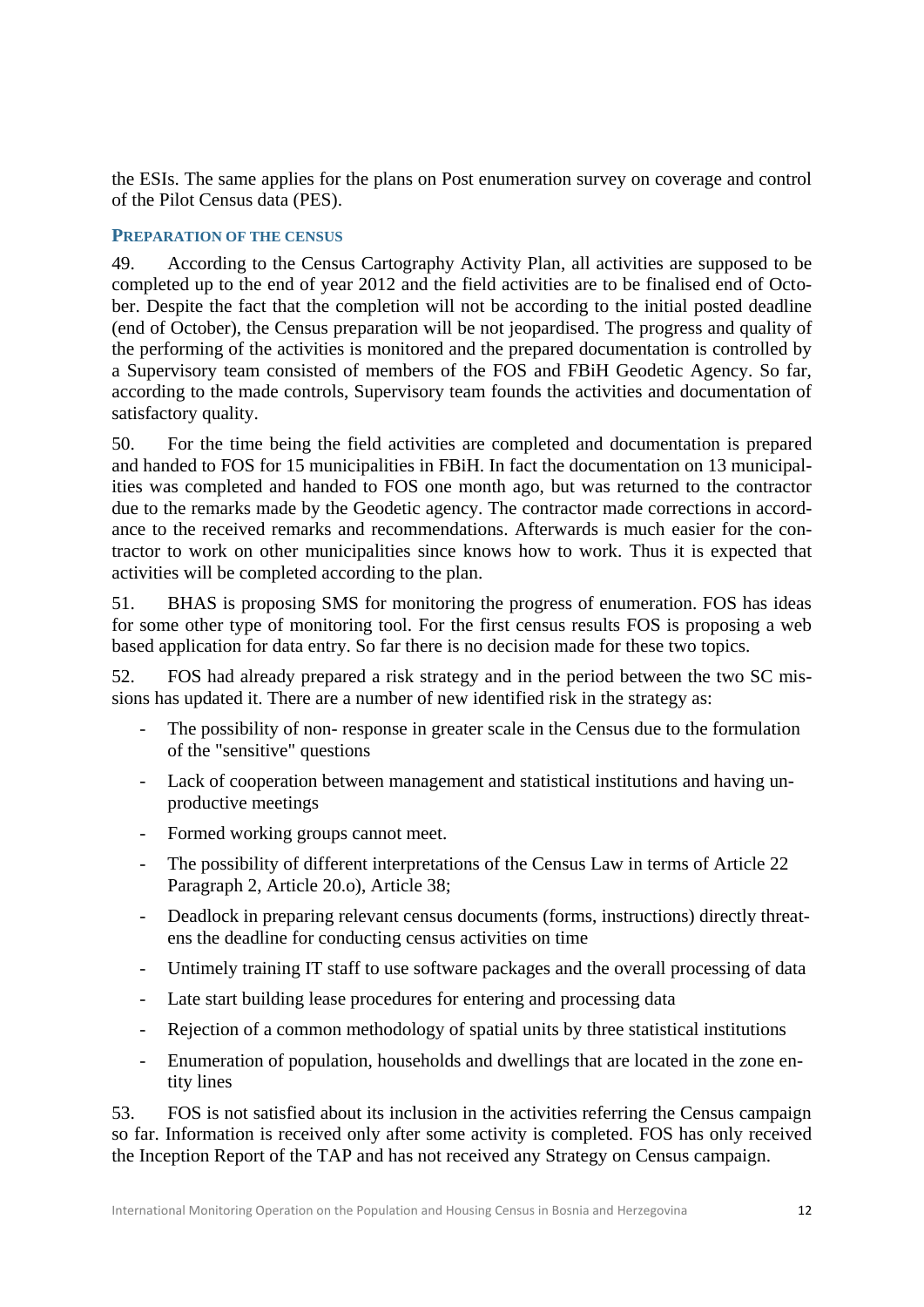54. In the two weeks period from 17 to 30 September there are trainings for the IT staff within the TAP for procurement of software and hardware as well as in the from 19 to 21 September training for trainers in the Census. The training of the staff is good thing, but is not planned well and the employees are engaged in training when there is a lot of work to do.

#### <span id="page-12-0"></span>**ASSESSMENT OF THE PREPARATIONS IN FBIH**

55. The cartography preparations are going on with satisfactory pace. The progress and quality of the performing of the activities is monitored and controlled by a Supervisory team.

56. FOS is working on census activities that are Agency responsibilities.

- 57. The activities on Pilot Census field organisation have started.
- 58. The dialog with other institutions is still difficult.

# <span id="page-12-1"></span>**Assessment of the Preparations of the of Population and Housing Census in Bosnia and Herzegovina**

## <span id="page-12-2"></span>**FOLLOW UP OF RECOMMENDATIONS**

59. Since the last mission, the following recommendations were implemented by BHAS:

- The formulation and wording of the sensitive question is not done fully with the SC recommendations. Seems that the latest formulation of the questions as semi opened is acceptable compromise for the NGOs (the one that are mostly publicly commenting the census questionnaires).
- A possibility to the respondent to give two answers to the question on mother tongue is introduced thought explanations provided in the Manual, and is not indicated on the census questionnaire (P-1).
- The "Instructions for enumerators and municipal instructors for the Pilot Census of Population, Households and Dwellings in Bosnia and Herzegovina, 2012 year" was updated according to the latest changes in the questionnaires and based on some of the recommendation from the SC.
- BHAS had formed a logistic group consisting of 4 subgroups. One of them is subgroup for field organisation.
- A reporting system was introduced. BHAS made a template according to which the ESIs report to BHAS weekly. In each ESI the coordinator collects information from all working groups and sends the reports on Thursday. BHAS staff unifies the ESIs reports and sends to the CCB. For the time being, BHAS is not sending the unified report to the ESIs. Currently, BHAS is working on Content management system software that will be share for all SI and where should be posted all census documents.
- Ethnic structure of the population was taken into account for selection of EAs in the sample for the Pilot Census. Also in the sample are included EA that are in the zone around the entity line (1 in RS and 1 in FBiH).
- A draft Strategy Quality assurance is prepared but still not sent to the ESIs.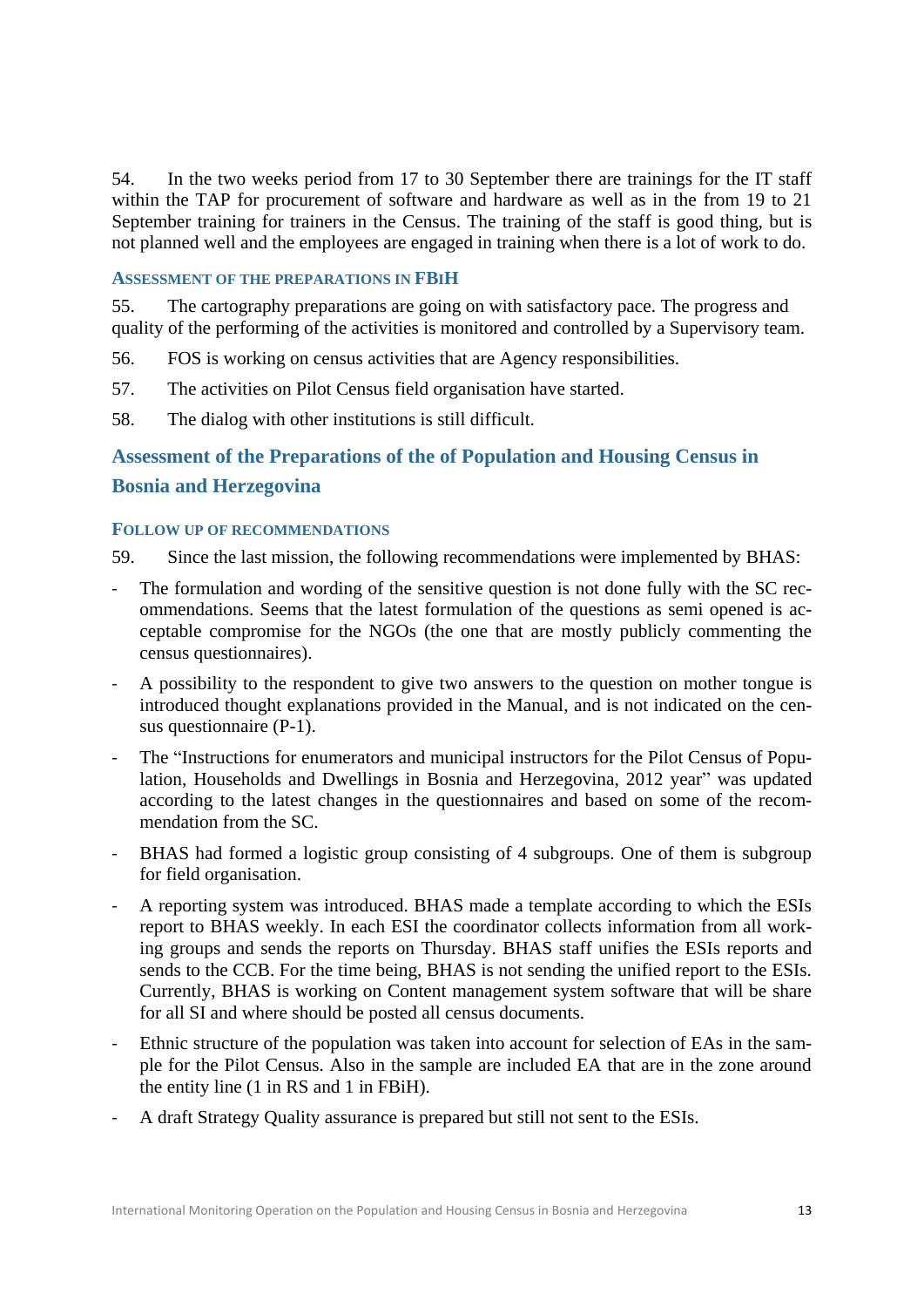## <span id="page-13-0"></span>**PREPARATION OF THE PILOT CENSUS IN BIH**

60. In total the sample for the Pilot Census, in Bosnia and Herzegovina consists of 21 EAs in 15 municipalities in RS, 33 EAs in 19 municipalities in FBiH and 6 EAs in in District Brcko. Following the SC recommendations some changes were done in the initially chosen sample. This has resulted in decreasing of the estimated total number of household in the sample from 6000 to 5000.

61. The cartography works in all EAs included in the sample for the Pilot Census, are completed. For printing, the entities should send to BHAS the cartography data base for these EAs till 26 September.

62. Decision making process is not going smoothly. The adoption of the Personal questionnaire (P-1) was not done with consensus of all 3 institutions, i.e. RSIS is not accepting the final version of the P-1 form because of the formulation of the Question 1. As an example for non smooth process of preparing documents and their adoption can be seen the preparation of the content of the letter to MCC for the Pilot Census. Negotiations about the content of the letter lasted one month and finally there was no consensus about the unique content.

63. Some articles of the Census Law are differently interpreted by the ESIs. For example, issues raised from different interpretation of the Census Law are unclear role of the BHAS, unclear who is responsible for maps printing etc. The involvment of BHAS state instructors in the field is also sometimes questionned. In addition, some provisions in the RS Census Law are assigning different responsibility to the MCC than foreseen in the state Census Law. These have resulted in:

- Prolongation of the preparation of the manuals on state level. The finalization of the final version the "Instructions for enumerators and municipal instructors for the Pilot Census of Population, Households and Dwellings in Bosnia and Herzegovina, 2012 year" and "Manual on organisation and conducting of the Pilot Census of Population, Households and Dwellings in Bosnia and Herzegovina, 2012 year" was very late and the final versions of these documents were posted on the common server on 17 September (depository where BHAS is posting the census documents and ESIs have access to it). The Manuals are given for English translation.
- RSIS had prepared its own Manual on organisation and conducting of the Pilot Census of Population and during the mission was not clear which Manual will be printed within the procured printing for the whole Pilot Census material.

64. The training materials for the Pilot Census will be printed by BHAS and the census forms, "Instructions for enumerators and municipal instructors for the Pilot Census of Population, Households and Dwellings in Bosnia and Herzegovina, 2012 year" and "Manual on organisation and conducting of the Pilot Census of Population, Households and Dwellings in Bosnia and Herzegovina, 2012 year" will be printed by a contractor selected on a tender. The printing should be done till 10 October and the distribution of the material to the MCC is responsibility of the contractor.

65. The field organization in the Pilot Census (as in the Census) is on responsibility of the entities. BHAS has issued procedures for selection of the enumerators and municipal instructors that should be the base for the entity procedures for selection of the field census staff.

66. The field staff in the Pilot Census in the both entities will be paid by BHAS. For the employees of the ESIs that will be involved in the Pilot Census is still not decided whether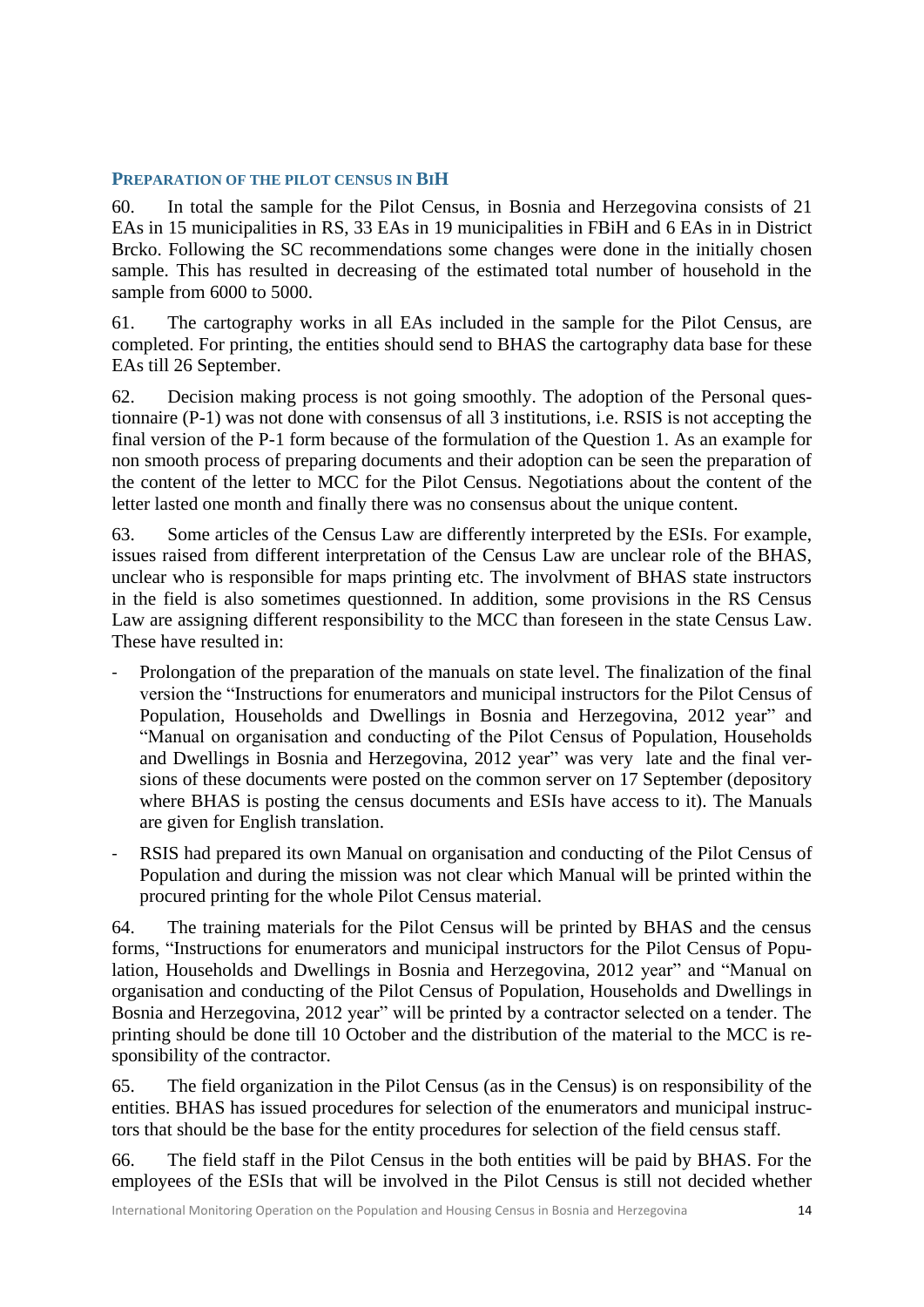they will be paid and if how will be paid. The type of contracts for the field census staff is still not decided. FOS opinion is to make service contract (taxes to be paid are 10-18%) and RSIS opinion is to make contract for temporary and casual work (taxes to be paid are 60%). That will have influence of the budget.

67. All staff that will be involved in the field activities in the Pilot Census will receive four days trainings. The trainings will be organized on cascade as follows:

- 25-28 September for the state and entity instructors
- 4-7 October for municipal instructors and members of MCC
- 8-11 October for enumerators

68. BHAS issued procedures for training according to which in each entity the respective ESI will give training to the entity instructors. This was decided since in the Census is not possible to have at one place at the same time one training for all entity instructors. For preparation of the entity training teams, a three days' workshop was organized in Vlasik from 19- 21 September. As BHAS is responsible for coordination of all activities for preparation and organization, the BHAS methodologies consider being present on the entity trainings.

69. The Census Public Campaign is planed mainly for the Census. For the Pilot are foreseen only billboards and leaflets in the municipalities included in the Pilot. In addition and information letter to the households is planned but the letter content and plan for distribution are still not prepared.

70. Processing of the data collected from the Pilot Census is planned for January since the software delivery is expected by the end of the year. No tables are drafted or planed for tabulating the Pilot Census data.

71. The preparation of Post Enumeration Survey on coverage and quality of data collected in the Pilot Census (PES for Pilot Census) has started. During the SC mission, BHAS responsible staff for PES was working with STE within the EUPHC 2 on drafting the methodology and questionnaires for PES in the Pilot. According to the plan, the questionnaires and the methodology for the Pilot should be prepared in the first week of October. The questionnaires will be prepared in format for scanning and OCR data capture since the plan is to processed PES data with the same software as Pilot Census data.

72. PES for the Pilot Census is planned to start 6 days after the enumeration in the Pilot Census in the period from 5 to 9 November. The initial plan is to cover 12-15 EAs, but the final sample size will be decided after analyses that are to be done by the working group. It is not necessary to have EA in each canton if 2 or more cantons with similar characteristic can be grouped. In case such grouping is not possible, then in order to cover all regions the sample should include 17 EA.

# <span id="page-14-0"></span>**PREPARATION OF THE CENSUS IN BIH**

73. In order to avoid repetition in the Report, the implementation of Census Law, preparation of Census Questionnaires and Manuals and Census organization will not be mention in this part as already were elaborated in different parts of this Report.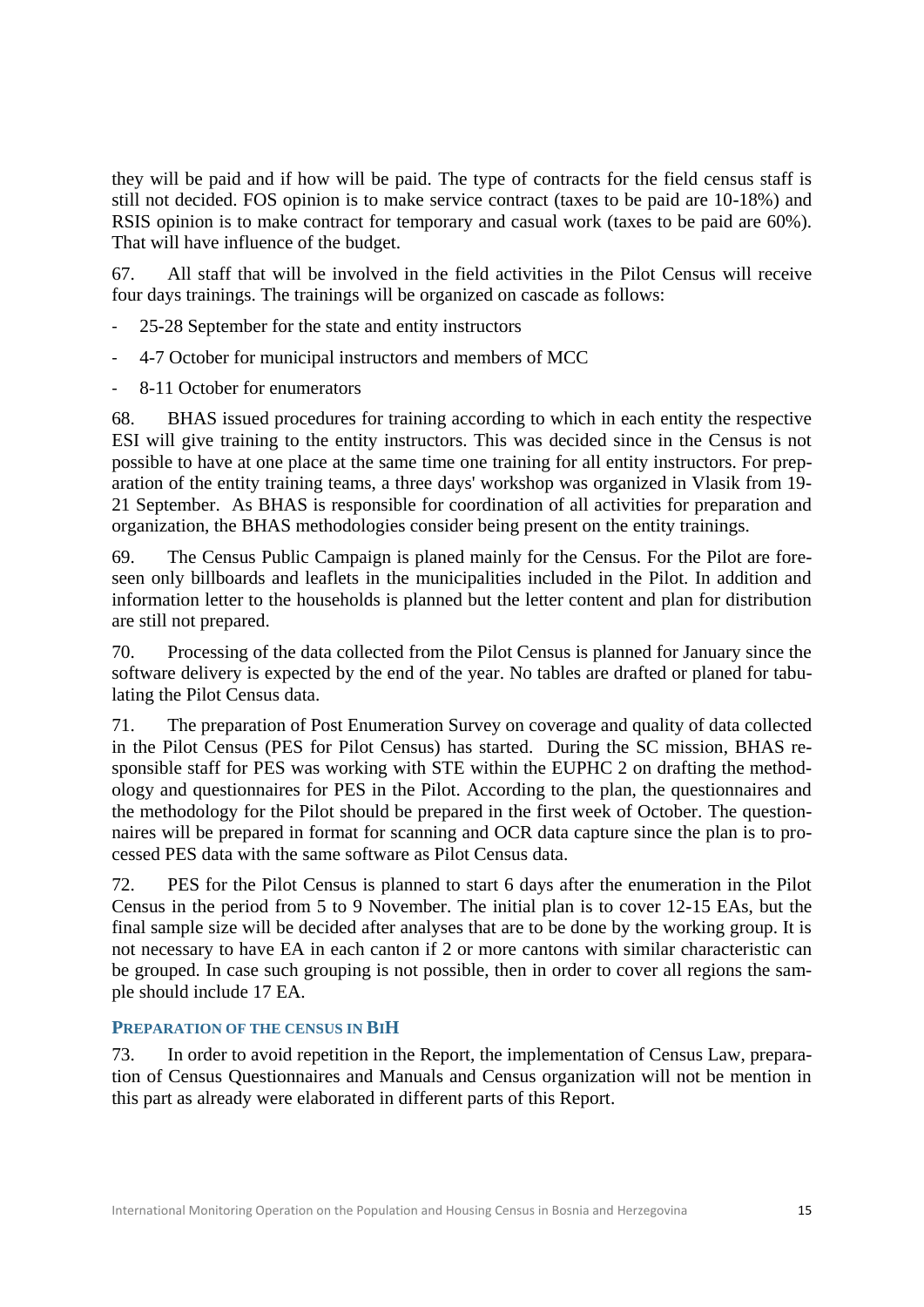# **Census Budget**

<span id="page-15-0"></span>74. There is still no consensus on budget distribution among the three statistical institutions for this year and for the next two years. As well, the three ministries of finance have not prepared and adopted budget distribution plan.

75. According to Article 37 of the Census Law, the Fiscal Council should adopt instrument for budget distribution. For the time being it is discussed only for year 2014. For year 2013 the approved sum is 3.740.000 KM. The BHAS director had proposed to ESIs an agreement how to make the budget distribution, but the ESIs did not accepted the proposal since in their view, it was very general. The Fiscal Council had issued instructions that they should plan in their respective budgets' financial sources for the Census in 2013, but did not give instructions for money transfer. A request to the fiscal council was send in order to explain the way/ procedure how the money will be transferred from BHAS to ESIs (since all money will be allocated to BHAS). The request was send on 03.09. 2012 and during the mission was not responded yet.

# **Census Cartography**

<span id="page-15-1"></span>76. The preparation of the Census (including Pilot Census) in District Brcko is responsibility of BHAS. The Census Cartography is responsibility of the Section for public registrar (cadastre) within District Brcko administration. As bases for EAs maps are used ortophotos from 2009 obtained within IPA 2008. The field activities for updating of EAs boundaries, estimations of number of households and delineation of EA were done in 2010. Currently is worked on object evidence that is expected to be completed end of September. For the time being in District Brcko there are 412 EAs.

77. For Census Cartography can be identified four problems that are given in the following paragraphs.

78. Who will be responsible for printing the cartography documentation? In Article 30 in the Census Law is prescribed that "The entity geodetic offices and the Department for Public Register of the Brcko District Government in cooperation with the other bodies of local administration should complete technical documentation required for carrying out the Census by 01.10.2012." According to the three statistical institutions it is not clear who is responsible for the printing. In FBiH the printing is included in the scope of works within Cartography Project and is responsibility of the Contractor. From one side, for financial reason, the entities have interest to let the printing to BHAS, but from the other side are not willing to give the data base.

79. In the Law the deadline for completing the works on cartography is 01.10.2012, but to this date is expected only to be finalized the field work. The complete works are expected to be finalized till end of the year. Still even not compliant with the Census Law, the statistical institutions consider that this delay will not jeopardize the Census preparation.

80. Identification of the zone around the entity line and EAs delineation. This is expected to be solved by the established inter entity geodetic working group. Still will be needed a decision about the census conducting in the EAs in the zone around the entity line, who will do the enumeration and where the population will be included.

81. The last but not least problem is the model for data dissemination and availability of the cartography data for the statistical institutions for the census itself and for sampling purposes for other statistical surveys.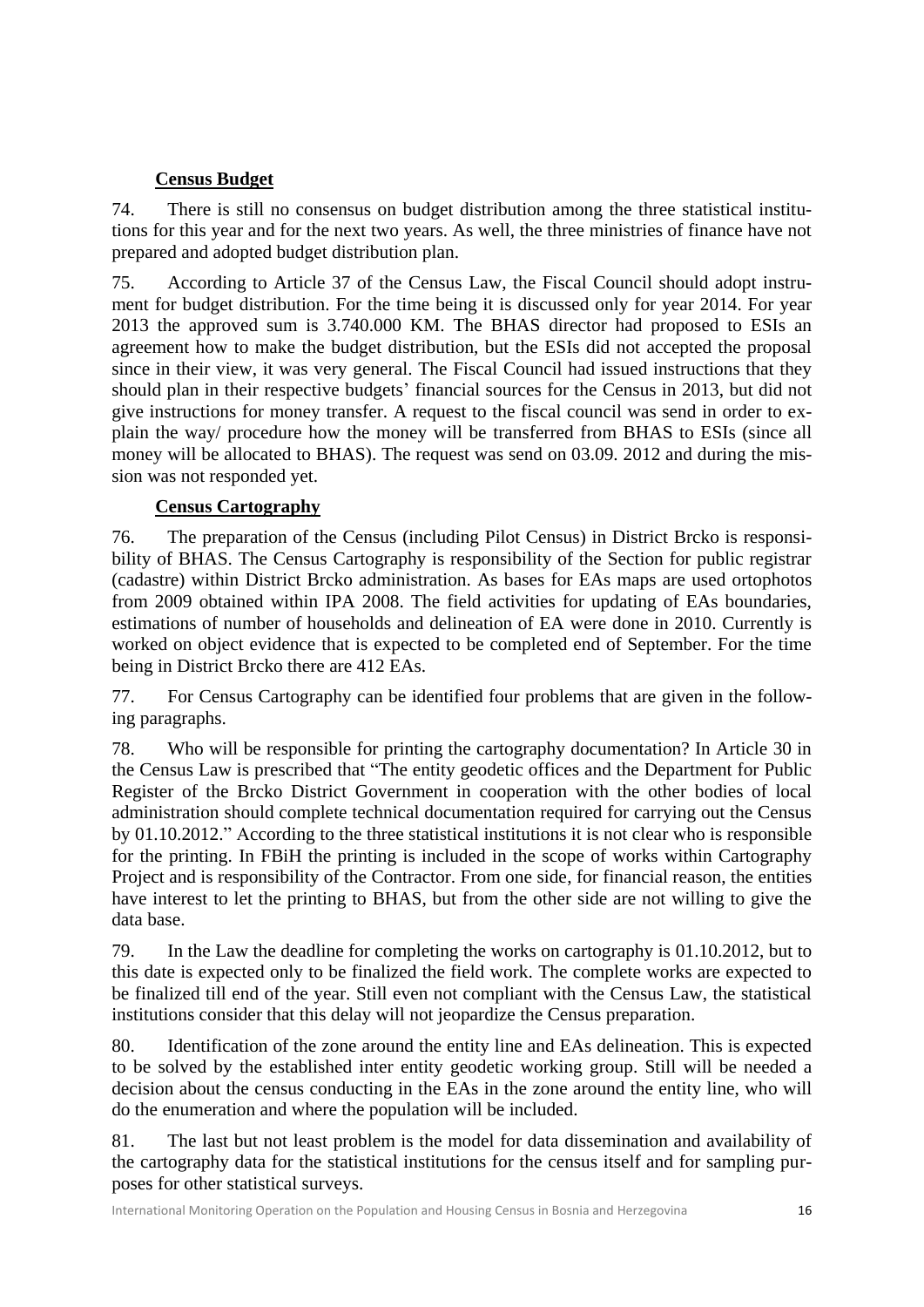# **Census Public Campaign**

<span id="page-16-0"></span>82. The preparations of the Census Public Campaign are supported by EUPHC 2. Two non-key experts are already working on preparation of Census Public Campaign. An agency that will be responsible for Census Public Campaign from Hungary is selected and during the mission was expected the selection of a local agency.

83. So far are prepared the Census logo and Draft "Communication And Outreach Strategy For Population And Housing Census 2013 In Bosnia And Herzegovina"

84. A research on opinions and attitudes concerning the upcoming population census of the year 2013 in BiH was conducted. For that purpose was used a questionnaire and the survey was done by telephone. In the other part of the research were conducted two group discussions with representatives of the civilian sector organizations and media representatives from Banja Luka and Sarajevo. The subject of the group discussions was the upcoming population census of the year 2013. The results of the research were presented to the statistical institutions.

85. Census web page is already created and has links to the ESIs web pages. BHAS is responsible for maintaining and updating of the page and ESIs are supposed to send to BHAS the documents, information etc. that are to be put on the Census web site.

86. The three statistical institutions expressed their opinion that so far they are not at all included in the activities for preparation of the Census Public Campaign.

# **Data dissemination**

<span id="page-16-1"></span>87. The activities on preparation of data dissemination are postponed and expected to start after the Pilot Census. For the time being there are no draft tables and no decision of the tools that are to be used for data dissemination. The working group for dissemination supposes to include different profiles as: census methodologies, GIS and IT experts. The initial plan is to prepare about 200 predefined tables. The working group is aware about the obligation for preparing hyper cubes for Eurostat. For data dissemination are foreseen trainings within the TAP.

# <span id="page-16-2"></span>**Post Enumeration Survey on coverage and quality of data collected in the Census (PES)**

<span id="page-16-3"></span>88. Initial methodology was drafted in 2011 with expert support within the EUPHC 1 and was accepted by the three statistical institutions. The initially plan size for PES was 200 EAs (about 1% of present estimated number of EAs). The activities on PES preparation for the Census are continuing within the preparation for the Pilot Census.

89. Problems can be expected regarding the role of ESIs in the organisation and conducting of PES because of different interpretation of Article 20 (Tasks of the Agency) point m) in the Census Law which prescribed that the Agency shall "Carry out Control Census /Post enumeration survey in the whole territory of Bosnia and Herzegovina, in cooperation with the entity statistical institutes"

90. The PES methodology should take into account:

- To conduct PES separately from the Census (Pilot Census)
- To do the matching in the data processing canter and not in the field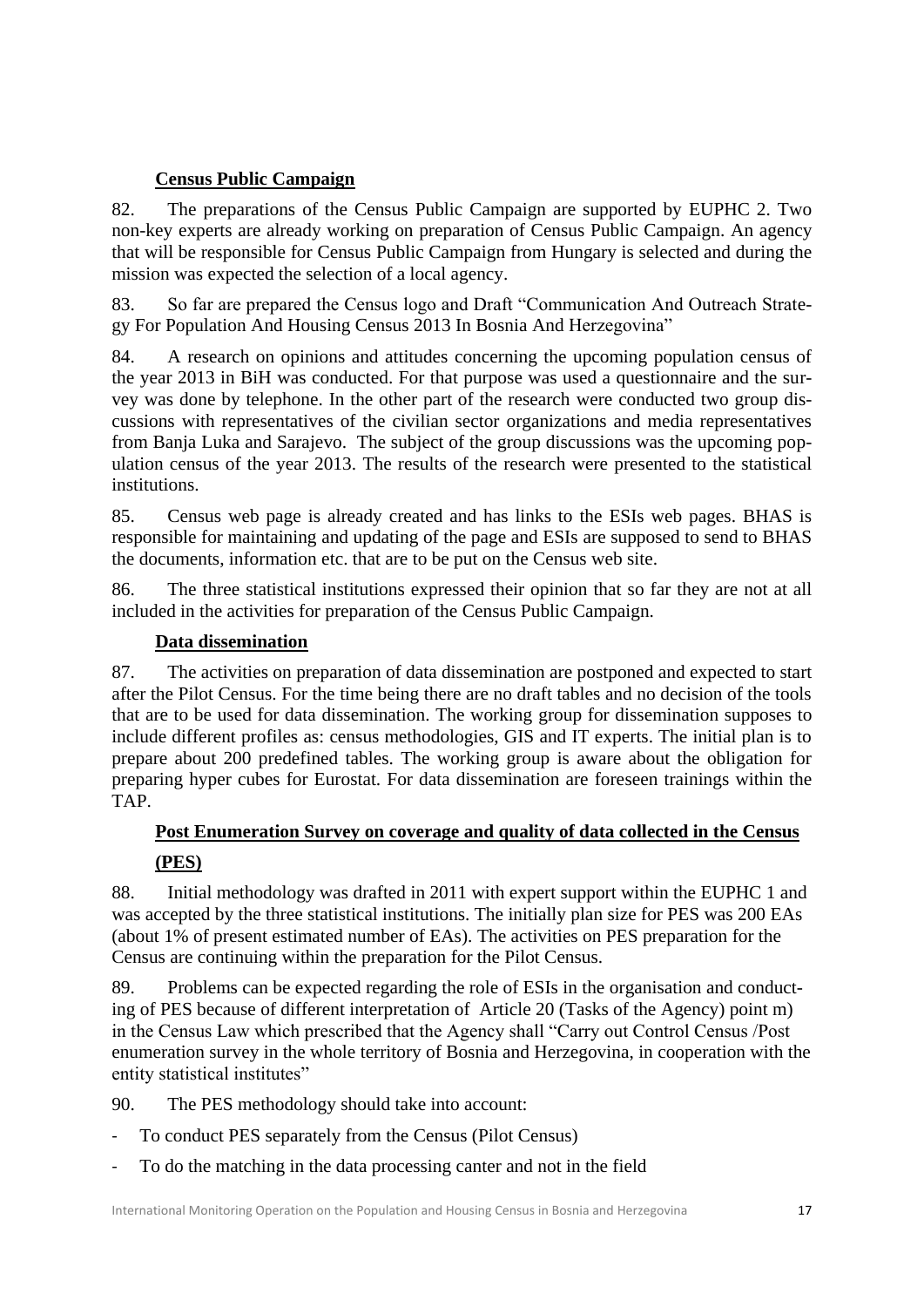The size of the PES sample should be decided upon clearly defined PES objectives

# <span id="page-17-0"></span>**ASSESSMENT OF THE PREPARATION IN BIH**

91. Since the second mission, the SC considers that important progress have been made in the preparation of the pilot census. The major part of the most urgent recommendations given by the SC and some of the less urgent ones were implemented (such as the improvement of cartography or the inclusion of open-ended question for ethnicity, religion and mother tongue). Still budget issue is not solved and coordination, cooperation and decision making process are not improved.

92. The preparations of the Census Cartography are going on and finalisation of the works is expected to the end of this year. Also preparations of other census phase are already going on or at least are initiated. The timely Census Preparation could be jeopardize because of:

- coordination and cooperation among the three statistical institutions that is still weak;
- different interpretation and different implementation of some provisions in the Census Law;
- applying different solutions in the census organization in the entity based on different provisions for the same topic in the state and RS Census Law

93. The preparation of the pilot census is on its way. Despite some delays, it should be possible to conduct a pilot census in October this year.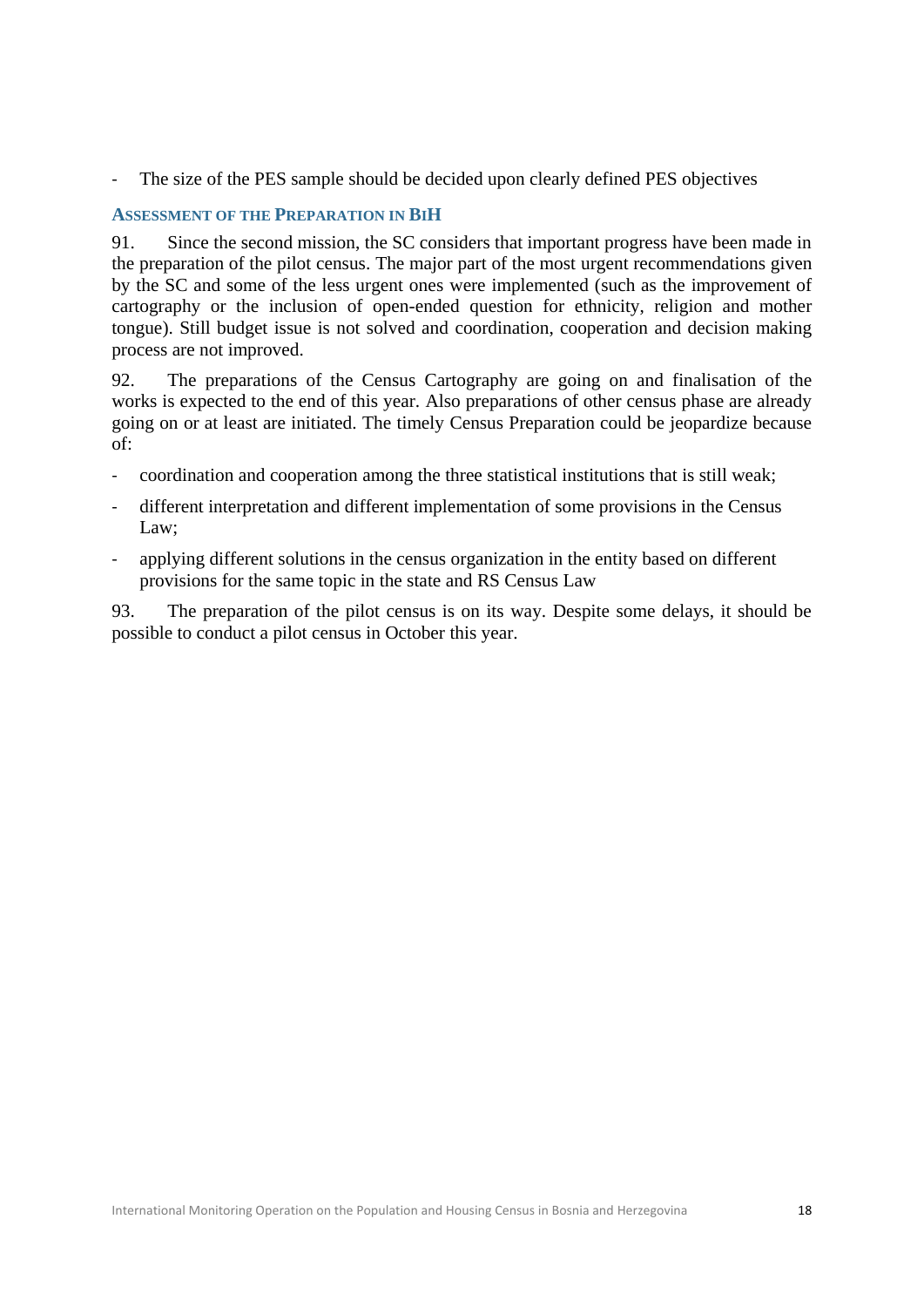# <span id="page-18-0"></span>**ANNEXES**

# <span id="page-18-1"></span>**ANNEX 1. FOLLOW-UP OF RECOMMENDATIONS BY ORDER OF PRIORITY**

| Recommendations<br>first mission                                                                                                                                                                                                | Follow up second mission<br>(end June 2012)                                                                                                                                                                                                                                                                                                                                                                                                                                                                                                                                                                                                                                                              | Follow up third mission<br>(mid-September 2012)                                                                                                                                                                                                                                                                                                                                                                                                                                                                                                                                                                                                                                                                                                                                                                                                                                                                  |
|---------------------------------------------------------------------------------------------------------------------------------------------------------------------------------------------------------------------------------|----------------------------------------------------------------------------------------------------------------------------------------------------------------------------------------------------------------------------------------------------------------------------------------------------------------------------------------------------------------------------------------------------------------------------------------------------------------------------------------------------------------------------------------------------------------------------------------------------------------------------------------------------------------------------------------------------------|------------------------------------------------------------------------------------------------------------------------------------------------------------------------------------------------------------------------------------------------------------------------------------------------------------------------------------------------------------------------------------------------------------------------------------------------------------------------------------------------------------------------------------------------------------------------------------------------------------------------------------------------------------------------------------------------------------------------------------------------------------------------------------------------------------------------------------------------------------------------------------------------------------------|
| Short-term urgent recommendations (by end of June)                                                                                                                                                                              |                                                                                                                                                                                                                                                                                                                                                                                                                                                                                                                                                                                                                                                                                                          |                                                                                                                                                                                                                                                                                                                                                                                                                                                                                                                                                                                                                                                                                                                                                                                                                                                                                                                  |
| Finance: secure the multi-<br>year census budget                                                                                                                                                                                | The budget has been adopted for 2012<br>and 2013, year of the enumeration (32<br>million KM in 2013). However, two<br>problems remain:<br>- possibility to pay overtime work,<br>which is limited by law but also di-<br>versely regulated in the two entities.<br>This may create difficulties when staff<br>of the three agencies will work togeth-<br>er in the data processing centre.                                                                                                                                                                                                                                                                                                               | The two problems still remain. Only<br>decision by the Financial Council has<br>been made regarding the remuneration<br>of the members of the Central Census<br>Bureau. The decision was just made<br>during the mission and was still not<br>communicated to the members of the<br>CCB.                                                                                                                                                                                                                                                                                                                                                                                                                                                                                                                                                                                                                         |
|                                                                                                                                                                                                                                 | - the minister of Finance shall define<br>a technical mechanism to create a<br>unique account managed by the Agen-<br>cy as requested by the census law, and<br>to delegate the funds to the entities.                                                                                                                                                                                                                                                                                                                                                                                                                                                                                                   |                                                                                                                                                                                                                                                                                                                                                                                                                                                                                                                                                                                                                                                                                                                                                                                                                                                                                                                  |
| Questionnaires: finalize the<br>questionnaires before<br>the<br>pilot census: review eth-<br>nic/religion questions, pre-<br>test before the pilot census<br>in all languages, validate<br>layout with data capture<br>company. | Questionnaires are not finalized: dis-<br>cussions are still on going on the for-<br>mulation of several questions. Formu-<br>lation of questions on ethnicity and<br>religion was not revised in accordance<br>with the recommendation for strictly<br>open questions. This recommendation<br>is even more considered as important<br>by the SC after hearing from repre-<br>sentatives of the civil society. In addi-<br>tion, question on mother tongue should<br>clearly allow for multiple answers, as<br>recommended in the CES Recommen-<br>dations.<br>Questionnaires have not yet been test-<br>ed and are not translated. It is not<br>planned to conduct pre-test before the<br>pilot census. | At its session of 26 July 2012, the<br>CoM BiH discussed mentioned issues<br>and reached conclusion that the provi-<br>sions of BiH Constitution and legisla-<br>tion have to be respected; on the basis<br>of that conclusion, the Agency amend-<br>ed the questionnaire (Annex 2.)<br>Central Census Bureau supported such<br>questionnaires at its $5th$ session, what<br>is recorded in the Minutes of the Ses-<br>sion.<br>As to the mother tongue, instructions<br>for enumerator provide clarification<br>that maximum of two answers are<br>allowed for the question on mother<br>tongue.<br>Questionnaires have been tested with<br>regard to technology, but not method-<br>ology.<br>Possibility for the change of the layout<br>has been discussed with the responsi-<br>ble data-processing company and they<br>provided recommendations, on the<br>basis of which a new proposal is pre-<br>pared. |
| Cartography: establish<br>an<br>inter-institutional group of<br>experts on census mapping<br>to take immediate actions on<br>definition of<br>the<br>census                                                                     | The inter-institutional group of experts<br>on census mapping was not created.<br>No timetable of mapping activities is<br>available. However, the companies                                                                                                                                                                                                                                                                                                                                                                                                                                                                                                                                             | Inter-institutional working group is<br>established and started to work. Two<br>meetings were held so far. The work-<br>ing group analysed the present situa-<br>tion and reported from entity geodetic                                                                                                                                                                                                                                                                                                                                                                                                                                                                                                                                                                                                                                                                                                          |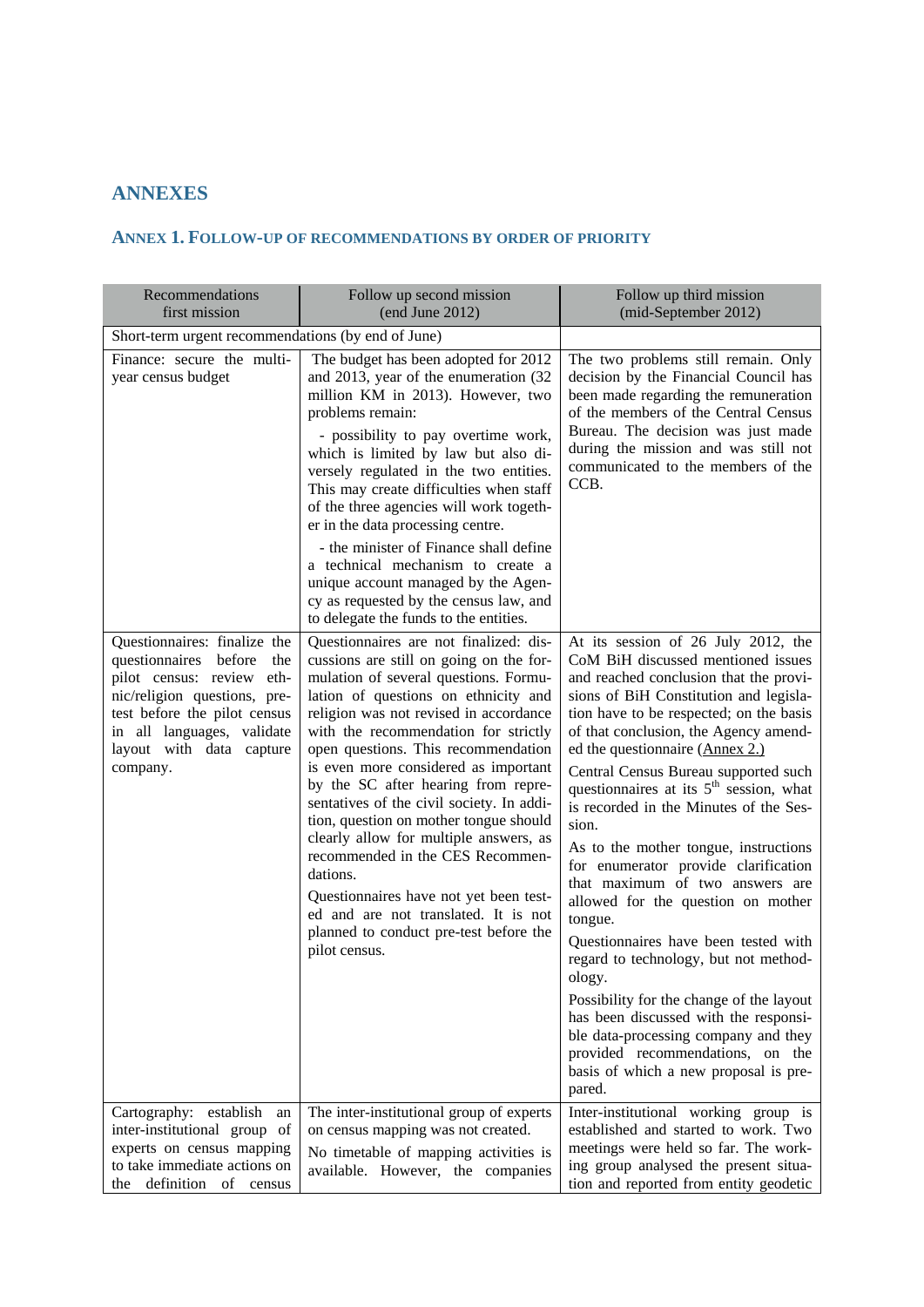| spatial units<br>code<br>and<br>schemes;<br>the<br>criteria to<br>demarcate<br>enumeration<br>areas, procedures for quality<br>control, border line between<br>entities. Prepare an updated<br>weekly timetable of activi-<br>ties on census<br>mapping<br>activities<br>until<br>October<br>2012. | have started to work in FBiH and pro-<br>duce good quality maps. Mapping is<br>expected to be completed by the end of<br>the year in the Federation. In RS, the<br>situation is more worrying as the Geo-<br>detic administration lacks resource to<br>complete mapping, and maps already<br>available show serious lack of update.<br>In Brcko District preparatory activities<br>for mapping are well advanced. Maps<br>were updated in 2010 and a quick map<br>updating in selected areas would be<br>sufficient to carry out the general<br>enumeration.<br>However,<br>decisions<br>should be taken on codes to be used<br>for the out-of-date addresses, and for<br>the missing street names. | administrations on the undertaken<br>activities and work related to cartog-<br>raphy. Members of the group ex-<br>pressed their concerns that cartography<br>related activities cannot be finalised by<br>the deadline prescribed by law (Octo-<br>ber 1, 2012), and suggest that the dead<br>line should be postponed to December<br>31, 2012 (field work will be completed<br>by the October 1, 2012, and work<br>within the office will be completed by<br>the December 31, 2012). This prolon-<br>gation will not affect the date of 2013<br>Census.                                                    |
|----------------------------------------------------------------------------------------------------------------------------------------------------------------------------------------------------------------------------------------------------------------------------------------------------|-----------------------------------------------------------------------------------------------------------------------------------------------------------------------------------------------------------------------------------------------------------------------------------------------------------------------------------------------------------------------------------------------------------------------------------------------------------------------------------------------------------------------------------------------------------------------------------------------------------------------------------------------------------------------------------------------------|-------------------------------------------------------------------------------------------------------------------------------------------------------------------------------------------------------------------------------------------------------------------------------------------------------------------------------------------------------------------------------------------------------------------------------------------------------------------------------------------------------------------------------------------------------------------------------------------------------------|
|                                                                                                                                                                                                                                                                                                    | The main urgent issues to be solved in<br>cartography are:<br>- Common definitions in the three<br>Entities of spatial units, codes, criteria<br>to demarcate EAs, tools for quality<br>control (minimum common require-<br>ments output oriented)                                                                                                                                                                                                                                                                                                                                                                                                                                                  |                                                                                                                                                                                                                                                                                                                                                                                                                                                                                                                                                                                                             |
|                                                                                                                                                                                                                                                                                                    | - Definition in each Entity of a realis-<br>tic timetable of activities to produce<br>census maps for the pilot census and<br>general enumeration in line with the<br>common definitions taken between<br>Entities                                                                                                                                                                                                                                                                                                                                                                                                                                                                                  |                                                                                                                                                                                                                                                                                                                                                                                                                                                                                                                                                                                                             |
| Communication: Carry out<br>study on the knowledge,<br>perceptions and attitudes to<br>the census and to the nation-<br>al statistical agency. Begin<br>building partnerships with<br>civil society organisations,<br>politicians and other stake-<br>holders for the outreach<br>activities.      | ToR were drafted in the EU TA pro-<br>ject. A company should be selected<br>beginning of July to conduct quantita-<br>tive and qualitative surveys on<br>knowledge, perceptions and attitudes<br>to the census.                                                                                                                                                                                                                                                                                                                                                                                                                                                                                     | A research on opinions and attitudes<br>concerning the upcoming population<br>census of the year 2013 in BiH was<br>conducted. For that purpose was used<br>a questionnaire and the survey was<br>done by telephone. The qualitative<br>research was conducted with two<br>group discussions with representatives<br>of the civilian sector organizations and<br>media representatives from Banja<br>Luka and Sarajevo. The subject of the<br>group discussions was the upcoming<br>population census of the year 2013.<br>The results of the research were pre-<br>sented to the statistical institutions. |
| Short-term recommendations (before the pilot census)                                                                                                                                                                                                                                               |                                                                                                                                                                                                                                                                                                                                                                                                                                                                                                                                                                                                                                                                                                     |                                                                                                                                                                                                                                                                                                                                                                                                                                                                                                                                                                                                             |
| Pilot Census: prepare the<br>pilot census in order test the<br>complete organisation in the<br>pilot census, including the<br>role of census commissions,<br>maps, training materials,<br>PES and data processing. In                                                                              | The pilot census was actually more<br>understood by the statistical institu-<br>tions as a test of some components of<br>the census rather than a complete re-<br>hearsal of the operation, including<br>organisational dimension.                                                                                                                                                                                                                                                                                                                                                                                                                                                                  | Planned organization of the Pilot cen-<br>sus will fully rehearse the general<br>Census 2013 (establishing all census<br>bodies in accordance with the Law<br>including municipal census commis-<br>sions composed of three members).<br>The Pilot census foresees the selection                                                                                                                                                                                                                                                                                                                            |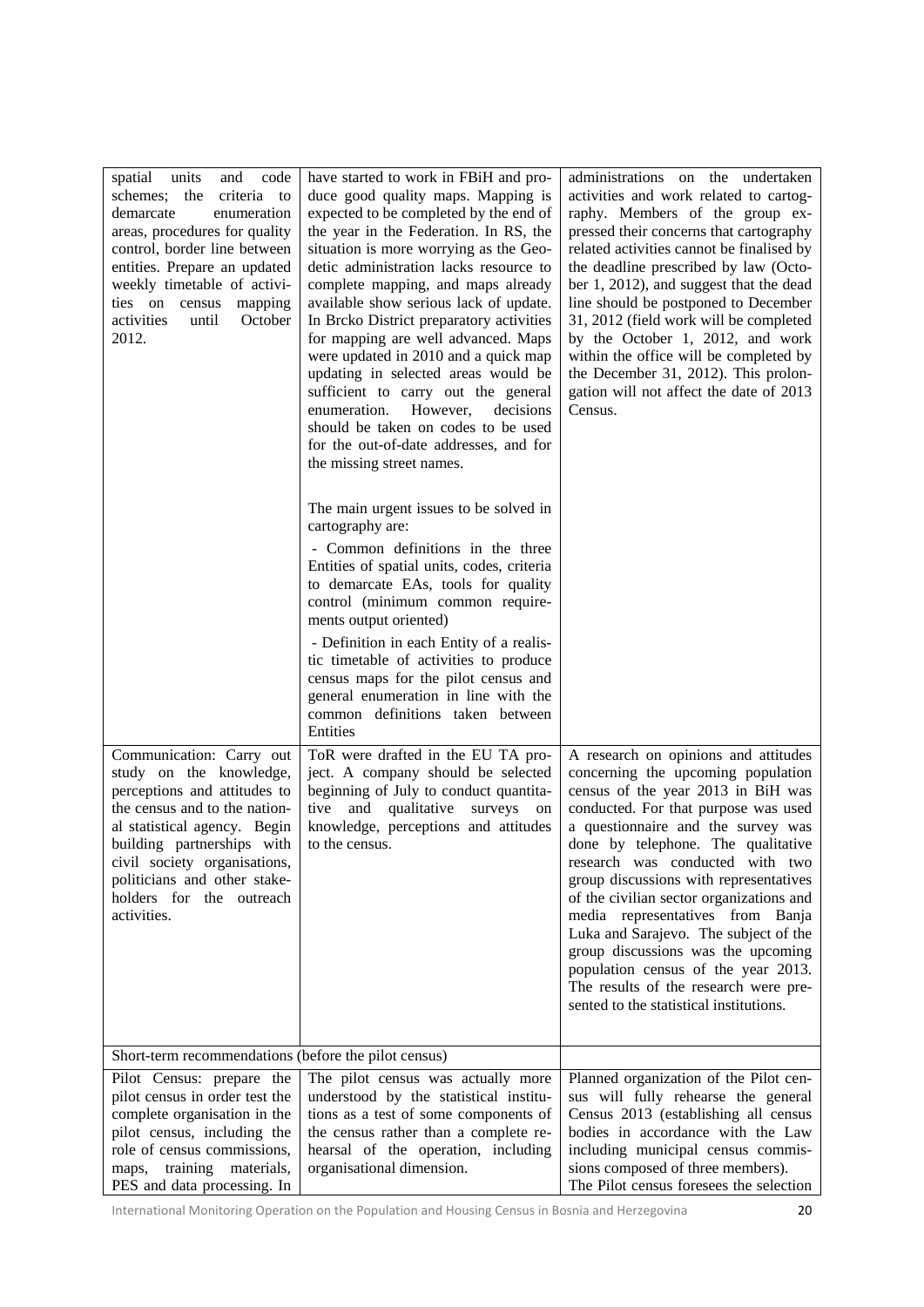| the selection of areas where<br>to conduct the pilot census,<br>take into account the repre-<br>sentation of the constituent<br>ethnic groups in order to test<br>the suitability of census<br>questionnaires for all com-<br>munities and include sensi-<br>tive areas $-$ e.g. entity bor-<br>der line communities, mixed<br>areas etc. $-$ to test some of<br>the communication tools. | Decision was taken to postpone the<br>pilot census to 15 October. Munici-<br>palities will be included, following the<br>recommendations, but only via a con-<br>tact person.<br>Selection of EAs for the pilot takes<br>into consideration urb/rural, and entity<br>border areas, but not specifically rep-<br>resentation of ethnic groups.                                                                                                                          | of EAs where minority ethnic groups<br>constitute the majority of population.<br>Also sensitive areas were considered<br>for inclusion in the Pilot Census Sam-<br>ple. In each entity one EA from the<br>zone around the entity line is included<br>in the sample.                                                                                                                                                                                                                                                                                                                                                         |
|-------------------------------------------------------------------------------------------------------------------------------------------------------------------------------------------------------------------------------------------------------------------------------------------------------------------------------------------------------------------------------------------|------------------------------------------------------------------------------------------------------------------------------------------------------------------------------------------------------------------------------------------------------------------------------------------------------------------------------------------------------------------------------------------------------------------------------------------------------------------------|-----------------------------------------------------------------------------------------------------------------------------------------------------------------------------------------------------------------------------------------------------------------------------------------------------------------------------------------------------------------------------------------------------------------------------------------------------------------------------------------------------------------------------------------------------------------------------------------------------------------------------|
| Enumeration: develop pre-<br>cise instructions regarding<br>the enumeration of persons<br>living abroad.                                                                                                                                                                                                                                                                                  | Enumeration instructions are not com-<br>pletely finalised. Regarding the enu-<br>meration of persons living abroad, it<br>was reported that examples were given<br>but the mission will be able to assess<br>after translation of the instructions.                                                                                                                                                                                                                   | In the "Instructions for enumerators<br>and municipal instructors for the Pilot<br>Census of Population, Households and<br>Dwellings in Bosnia and Herzegovina,<br>2012 year" there are explanations<br>about the enumeration of persons<br>absent abroad.                                                                                                                                                                                                                                                                                                                                                                  |
| Project Management: De-<br>velop a detailed timetable<br>for each statistical institu-<br>tion, as part of the general<br>timetable, and follow up<br>regularly its implementa-<br>tion, based on regular re-<br>ports from the working<br>groups and staff involved.                                                                                                                     | A timetable was developed by the<br>agency but not formally adopted by<br>the three institutions. It was reported<br>that the directors follow up during<br>their regular meetings but no evidence<br>of a formal follow up of deliverables<br>was given. In addition, the decision<br>process seems unclear and subject to<br>frequent back and forth. This may be<br>the most critical issue to solve in order<br>to be able to prepare and implement<br>the census. | A detailed timetable of activities of<br>PILOT census has been revised 13<br>times so far, with agreement and active<br>participation of the entity statistical<br>institutions.<br>Since August 1st, a regular daily re-<br>porting from working groups has been<br>introduced. On the basis of the WG<br>daily reporting, a group coordinator<br>prepares a weekly report for the man-<br>agement of the Agency that weekly<br>analyses progress and timetable of<br>implementation of specific activities.<br>Based on these analyses, the manage-<br>ment of the Agency takes decisions<br>and proposes risk solutions. |
| Finance: organise the budget<br>by sub-domain of the census<br>breakdown each sub-domain<br>into categories of expenses<br>(staff, equipment)                                                                                                                                                                                                                                             | It was reported that the budget was<br>being reviewed according to the rec-<br>ommendation. The new version should<br>be sent to the SC by July 15.                                                                                                                                                                                                                                                                                                                    | Implemented.                                                                                                                                                                                                                                                                                                                                                                                                                                                                                                                                                                                                                |
| Enumeration:<br>prepare<br>a<br>detailed list of manuals and<br>instructions to be drafted<br>and to update the timetable<br>accordingly.                                                                                                                                                                                                                                                 | No detailed list of manuals was pre-<br>pared. Only two manuals are planned<br>at present, one for methodology and<br>one for field workers, whatever their<br>role (enumerators, instructors, munici-<br>pal commissions).                                                                                                                                                                                                                                            | The List of manuals and instructions<br>was prepared (as well most Draft<br>Manuals) and send to the SC (in local<br>language).                                                                                                                                                                                                                                                                                                                                                                                                                                                                                             |
| develop<br>Evaluation:<br>the<br>methodology and materials<br>for the PES to be tested in<br>the pilot census.                                                                                                                                                                                                                                                                            | Methodology for PES was written one<br>year ago by a consultant. A working<br>group has been set up to develop mate-<br>rials on this basis but did not meet yet.<br>The Agency requests a mission of the<br>consultant to help developing materi-<br>als.                                                                                                                                                                                                             | A mission of STE was going on at the<br>same time with the SC mission. Ac-<br>cording to the latest plan the PES plan<br>of activities, PES methodology and<br>questionnaires will be prepared till<br>first half of October.                                                                                                                                                                                                                                                                                                                                                                                               |
| Procurement: list all pro-                                                                                                                                                                                                                                                                                                                                                                | The procurement list will be developed                                                                                                                                                                                                                                                                                                                                                                                                                                 |                                                                                                                                                                                                                                                                                                                                                                                                                                                                                                                                                                                                                             |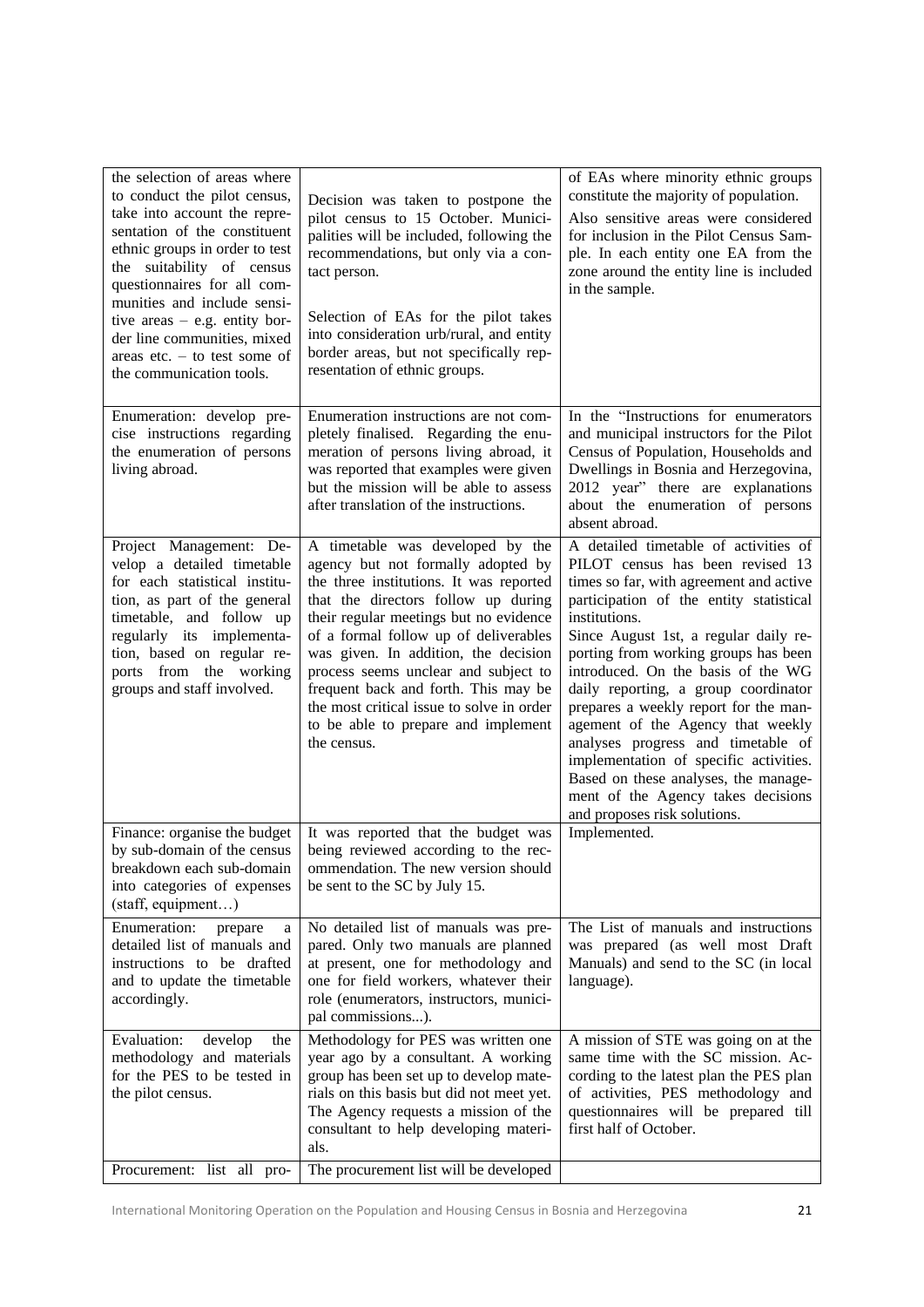| curement needs and evaluate<br>the time needed for drafting                                                                                                                                                                                                                                          | by the logistic group, which was set up<br>but did not meet yet. However, the                                                                                                                                                                                                                                                                                                                                                                                                                                                                                                                                                                                                                                                                                                                                                                         |                                                                                                                                                                                                                                                                                                                                            |
|------------------------------------------------------------------------------------------------------------------------------------------------------------------------------------------------------------------------------------------------------------------------------------------------------|-------------------------------------------------------------------------------------------------------------------------------------------------------------------------------------------------------------------------------------------------------------------------------------------------------------------------------------------------------------------------------------------------------------------------------------------------------------------------------------------------------------------------------------------------------------------------------------------------------------------------------------------------------------------------------------------------------------------------------------------------------------------------------------------------------------------------------------------------------|--------------------------------------------------------------------------------------------------------------------------------------------------------------------------------------------------------------------------------------------------------------------------------------------------------------------------------------------|
| the specifications and com-<br>pleting the process. In par-<br>ticular, procurement<br>for<br>printing should start as soon<br>as possible and include<br>clauses for emergency re-                                                                                                                  | most urgent procurement procedures<br>in IT were initiated.                                                                                                                                                                                                                                                                                                                                                                                                                                                                                                                                                                                                                                                                                                                                                                                           |                                                                                                                                                                                                                                                                                                                                            |
| print.                                                                                                                                                                                                                                                                                               |                                                                                                                                                                                                                                                                                                                                                                                                                                                                                                                                                                                                                                                                                                                                                                                                                                                       |                                                                                                                                                                                                                                                                                                                                            |
| Cartography: draw an up-to-<br>date inventory of the prepa-<br>ration of census maps for<br>each municipality in both<br>entities.                                                                                                                                                                   | Not implemented.<br>The inventory<br>would be a tool to monitor the pro-<br>gress of the mapping preparatory ac-<br>tivities.                                                                                                                                                                                                                                                                                                                                                                                                                                                                                                                                                                                                                                                                                                                         | In FBiH the supervisory team (geodet-<br>ic experts) is monitoring the Cartog-<br>raphy activities performed by the Con-<br>tractor – the dynamics and quality.<br>In RS, RSIS is controlling the dynam-                                                                                                                                   |
|                                                                                                                                                                                                                                                                                                      |                                                                                                                                                                                                                                                                                                                                                                                                                                                                                                                                                                                                                                                                                                                                                                                                                                                       | ics of the activities in accordance with<br>the developed detailed activity plan.<br>As well quality of the received docu-<br>mentation is controlled in accordance<br>to a list of criteria (through a question-<br>naire).                                                                                                               |
| Communication: based on<br>the study conducted, devel-<br>op a comprehensive evi-<br>dence based communication<br>and outreach strategy with<br>defined objectives, target<br>groups, methodology, tools,<br>messages,<br>timeline<br>and<br>budget. Prepare workshops<br>for interested journalists | The study has not yet begun. A quanti-<br>tative survey and focus groups will be<br>outsourced to an external company. It<br>is expected that the study will be final-<br>ized by the end of July.<br>The outreach strategy will include<br>mapping of relationships with a whole<br>range of stakeholders, government,<br>local communities, CSOs and other<br>target groups according to the risks.<br>The strategy and action plan has been<br>delayed and inevitably collides with<br>summer holiday. It is therefore realis-<br>tic to finalize it latest by November<br>2012.<br>The Agency and the Institutes have<br>established a coordination group for<br>communication, but the group has not<br>met yet. It is strongly recommended to<br>have regular meetings already now.<br>No plans have been shown for training<br>of journalists. | A quantitative and qualitative research<br>was conducted and results were pre-<br>sented to the staff of the three statisti-<br>cal institutions. EUPHC II project<br>engaged an expert who prepared the<br>draft communication strategy. A com-<br>pany (from Hungary) that will imple-<br>ment communication activities was<br>selected. |
| Logistics: establish a Census<br>Logistic groups.                                                                                                                                                                                                                                                    | Logistics working group has<br>been<br>established but has not yet met.                                                                                                                                                                                                                                                                                                                                                                                                                                                                                                                                                                                                                                                                                                                                                                               | BHAS had formed a logistic group<br>consisting of 4 subgroups. One of<br>them is subgroup for field organisa-<br>tion.                                                                                                                                                                                                                     |
| Mid-term recommendations (before enumeration)                                                                                                                                                                                                                                                        |                                                                                                                                                                                                                                                                                                                                                                                                                                                                                                                                                                                                                                                                                                                                                                                                                                                       |                                                                                                                                                                                                                                                                                                                                            |
| Risk management: develop                                                                                                                                                                                                                                                                             | There is no global risk management                                                                                                                                                                                                                                                                                                                                                                                                                                                                                                                                                                                                                                                                                                                                                                                                                    | FOS has updated the already prepared                                                                                                                                                                                                                                                                                                       |
| a risk management plan in                                                                                                                                                                                                                                                                            | plan shared by the three institutions.                                                                                                                                                                                                                                                                                                                                                                                                                                                                                                                                                                                                                                                                                                                                                                                                                | risk management plan and RSIS has                                                                                                                                                                                                                                                                                                          |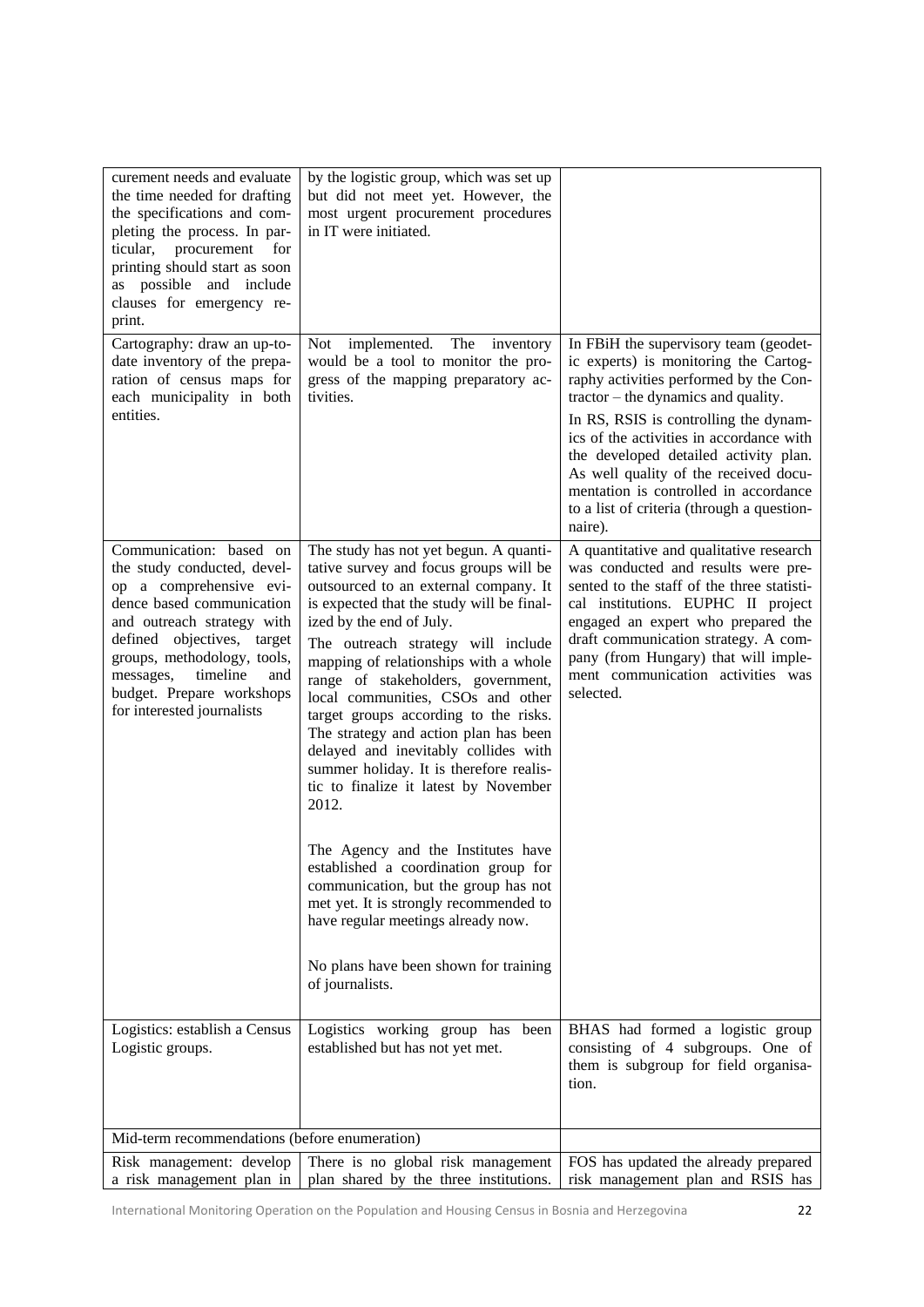| order to identify possible<br>risks and prepare solutions.<br>Staff: Secure availability of<br>staff for the preparation and<br>the conduct of the census.<br>Make provision to have<br>enough reserve of enumera-<br>tors from all ethnic commu-                                                                                                                                                             | The FBiH Statistical Institute has de-<br>veloped such a plan and maintains it<br>updated.<br>The Agency obtained the possibility to<br>hire 21 staff in agency, but only this<br>autumn and not only for the census.<br>The two entities statistical institutes<br>deplored that they did not receive<br>additional staff.                                                                                                                                   | prepared such plan.<br>A Global Risk management plan will<br>be developed on the basis of the Enti-<br>ties' inputs. The deadline for adoption<br>is by the Pilot Census.<br>No changes.                                                                                                                                                                                                                                                                                                                                                                                                                                                                                                                                                                                                                                                                                                                                                                                 |
|---------------------------------------------------------------------------------------------------------------------------------------------------------------------------------------------------------------------------------------------------------------------------------------------------------------------------------------------------------------------------------------------------------------|---------------------------------------------------------------------------------------------------------------------------------------------------------------------------------------------------------------------------------------------------------------------------------------------------------------------------------------------------------------------------------------------------------------------------------------------------------------|--------------------------------------------------------------------------------------------------------------------------------------------------------------------------------------------------------------------------------------------------------------------------------------------------------------------------------------------------------------------------------------------------------------------------------------------------------------------------------------------------------------------------------------------------------------------------------------------------------------------------------------------------------------------------------------------------------------------------------------------------------------------------------------------------------------------------------------------------------------------------------------------------------------------------------------------------------------------------|
| nities residing in the unit of<br>local self-governments.                                                                                                                                                                                                                                                                                                                                                     |                                                                                                                                                                                                                                                                                                                                                                                                                                                               |                                                                                                                                                                                                                                                                                                                                                                                                                                                                                                                                                                                                                                                                                                                                                                                                                                                                                                                                                                          |
| Enumeration: prepare com-<br>prehensive manuals for each<br>participant in the census<br>activities, not only describ-<br>ing the assigned tasks but<br>also explain how and when<br>the tasks are to be per-<br>formed, inputs, deliverables<br>and reporting. Include col-<br>lection of information on<br>refusals in the enumeration<br>procedure.<br>- Develop a system for mon-<br>itoring enumeration. | Only two manuals are planned at<br>present, one for methodology and one<br>for field workers, whatever their role<br>(enumerators, instructors, municipal<br>commissions). This is insufficient to<br>ensure proper acquisition of their du-<br>ties by all participants.<br>On the basis of the results of the Pilot<br>Census exercise, a more sophisticated<br>and comprehensive system should be<br>developed for monitoring the field-<br>work coverage. | For the Pilot Census are prepared:<br>The "Instructions for enumerators and<br>municipal instructors for the Pilot<br>Census of Population, Households<br>and Dwellings in Bosnia and Herze-<br>govina, 2012 year" and "Manual on<br>organisation and conducting of the<br>Pilot Census of Population, House-<br>holds and Dwellings in Bosnia and<br>Herzegovina, 2012 year". Manual on<br>organisation refers to roles and proce-<br>dures for all census participants.<br>In addition, for the Census are draft-<br>ed:<br>- Manual for conducting of the previ-<br>ous Census (before the field enu-<br>meration), In responsibility of the<br>Ministry of foreign affairs;<br>- Manual for conducting of the previ-<br>ous Census (before the field enu-<br>meration), In the premises of the<br>Ministry of justice;<br>- Manual for conducting of the previ-<br>ous Census (before the field enu-<br>meration), in responsibility of the<br>Ministry for defence. |
| Cartography: Preparation of                                                                                                                                                                                                                                                                                                                                                                                   | The accurate definition of the border                                                                                                                                                                                                                                                                                                                                                                                                                         | The inter-institutional group consisted                                                                                                                                                                                                                                                                                                                                                                                                                                                                                                                                                                                                                                                                                                                                                                                                                                                                                                                                  |
| census maps in the areas of<br>the border line between<br>Entities                                                                                                                                                                                                                                                                                                                                            | line between Entities seems not possi-<br>ble in the next future. However, the<br>enumeration could take place also in<br>these areas with enumerators from<br>both Entities. This should be discussed<br>in the recommended inter-institutional<br>group of experts on census mapping,<br>not yet established. It is recommended<br>to prepare an inventory of the populat-<br>ed areas at the border line.                                                  | of geodetic experts from both entities<br>was established and start its work.<br>The working group have to identify<br>the zone of 100 m around the entity<br>line and all object in the zone that will<br>be the base for delineation of the EAs<br>in this zone.                                                                                                                                                                                                                                                                                                                                                                                                                                                                                                                                                                                                                                                                                                       |
| Field organization: The line                                                                                                                                                                                                                                                                                                                                                                                  | The line of responsibilities and line of                                                                                                                                                                                                                                                                                                                                                                                                                      |                                                                                                                                                                                                                                                                                                                                                                                                                                                                                                                                                                                                                                                                                                                                                                                                                                                                                                                                                                          |

International Monitoring Operation on the Population and Housing Census in Bosnia and Herzegovina 23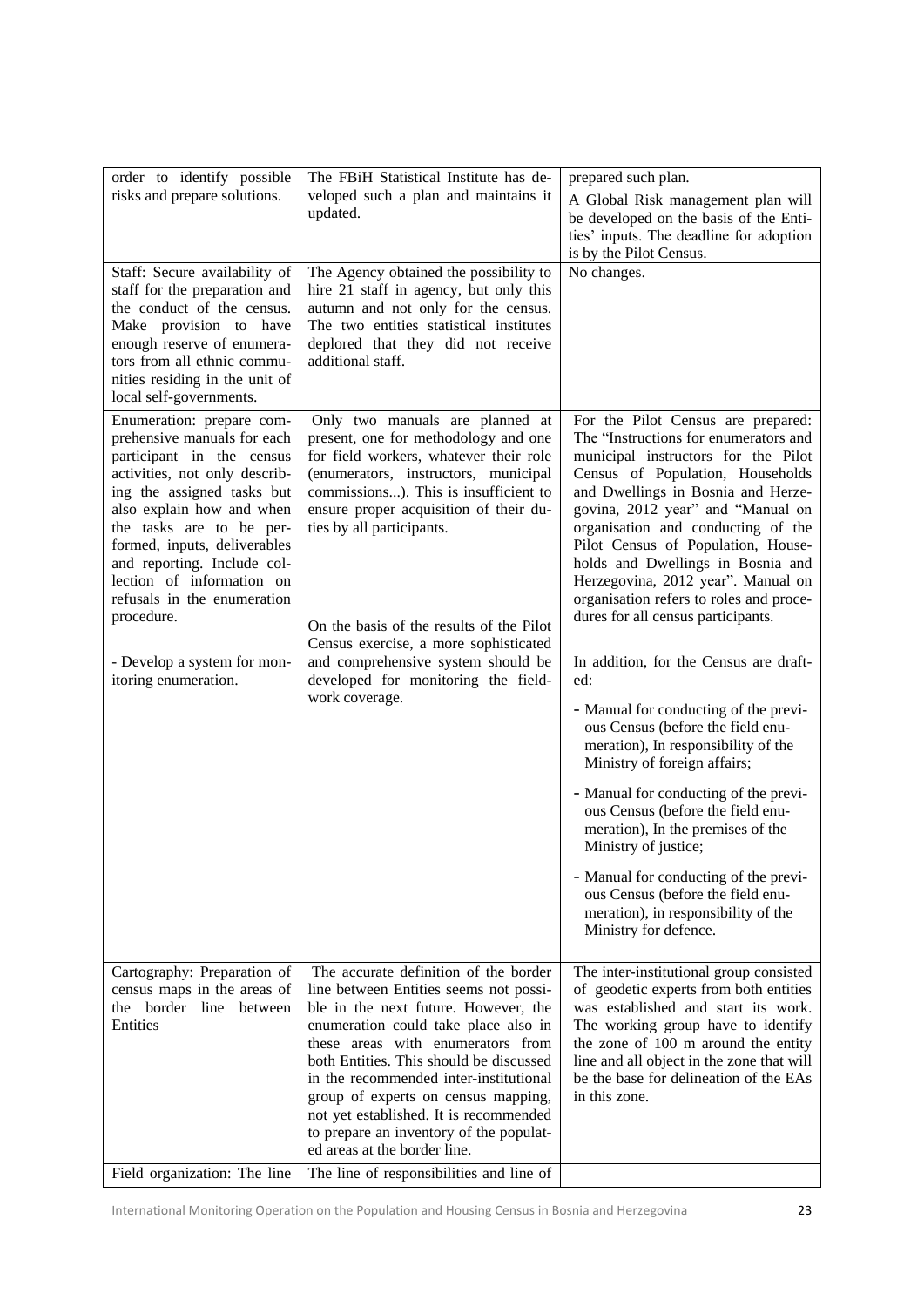| of responsibilities and line<br>of reporting should be clear-<br>ly stated and explained in<br>the manuals for each partic-<br>ipant in census activities.                                                                                                                                      | reporting was discussed but not for-<br>mally decided.                                                                                                                                                                                                                                                                                                                                                                                     |                                                                                                                                                                                                |
|-------------------------------------------------------------------------------------------------------------------------------------------------------------------------------------------------------------------------------------------------------------------------------------------------|--------------------------------------------------------------------------------------------------------------------------------------------------------------------------------------------------------------------------------------------------------------------------------------------------------------------------------------------------------------------------------------------------------------------------------------------|------------------------------------------------------------------------------------------------------------------------------------------------------------------------------------------------|
| Collective living quarters:<br>prepare a list of collective<br>living quarters in both Enti-<br>ties, by municipality.                                                                                                                                                                          | It was confirmed that such a list will<br>be prepared, but no information was<br>given on the methodology.                                                                                                                                                                                                                                                                                                                                 | Lists of collective living quarters with<br>addresses and contacts are prepared in<br>RS and FBiH.                                                                                             |
| Data processing: improve<br>the capacity of the Agency<br>to manage new technologies<br>for data processing through<br>well-organized<br>training<br>programme.                                                                                                                                 | There is a plan for training on SQL<br>server, and OCR. TA of the EU project<br>will probably take care of it (TBC).<br>Currently the setting-up of the IT in-<br>frastructure needed for the OCR/IMR<br>process is postponed to mid-July.<br>The consortium that won the tender is<br>composed by Scytl (main), TIS and<br>Ping (a local company). All the devel-<br>oping linked with the OCR/IMR pro-<br>cess will be performed by TIS. | Some of the IT trainings within<br>EUCPH 2 in duration of 2 weeks have<br>started during the SC missions. In the<br>trainings are involved employees of<br>the three statistical institutions. |
|                                                                                                                                                                                                                                                                                                 | It is foreseen a backup data entry sys-<br>tem for those questionnaires that are<br>damaged or not properly printed but is<br>not yet clear who is going to develop<br>it.                                                                                                                                                                                                                                                                 |                                                                                                                                                                                                |
| Long-term recommendations (before data processing)                                                                                                                                                                                                                                              |                                                                                                                                                                                                                                                                                                                                                                                                                                            |                                                                                                                                                                                                |
| Users' consultation: identify<br>categories of potential users<br>and organise consultation of<br>the users to determine de-<br>mand for relevant products<br>and services with suitable<br>format and to adapt a range<br>of products and services to<br>meet<br>current<br>emerging<br>needs. | No update was given on these topics.<br>The SC understands that top priority is<br>not given to these questions but rec-<br>ommend to start planning the devel-<br>opment of a strategy and implementa-<br>tions actions. In particular, users can<br>be a strong support in the preparation<br>of the census, and communication<br>strategy should consider including<br>them in target groups.                                           |                                                                                                                                                                                                |
| Dissemination: prepare<br><sub>a</sub><br>dissemination plan, consid-<br>ering online dissemination,<br>thematic analytical reports,<br>census atlas and micro data<br>to meet the needs of differ-<br>ent types of users.                                                                      |                                                                                                                                                                                                                                                                                                                                                                                                                                            |                                                                                                                                                                                                |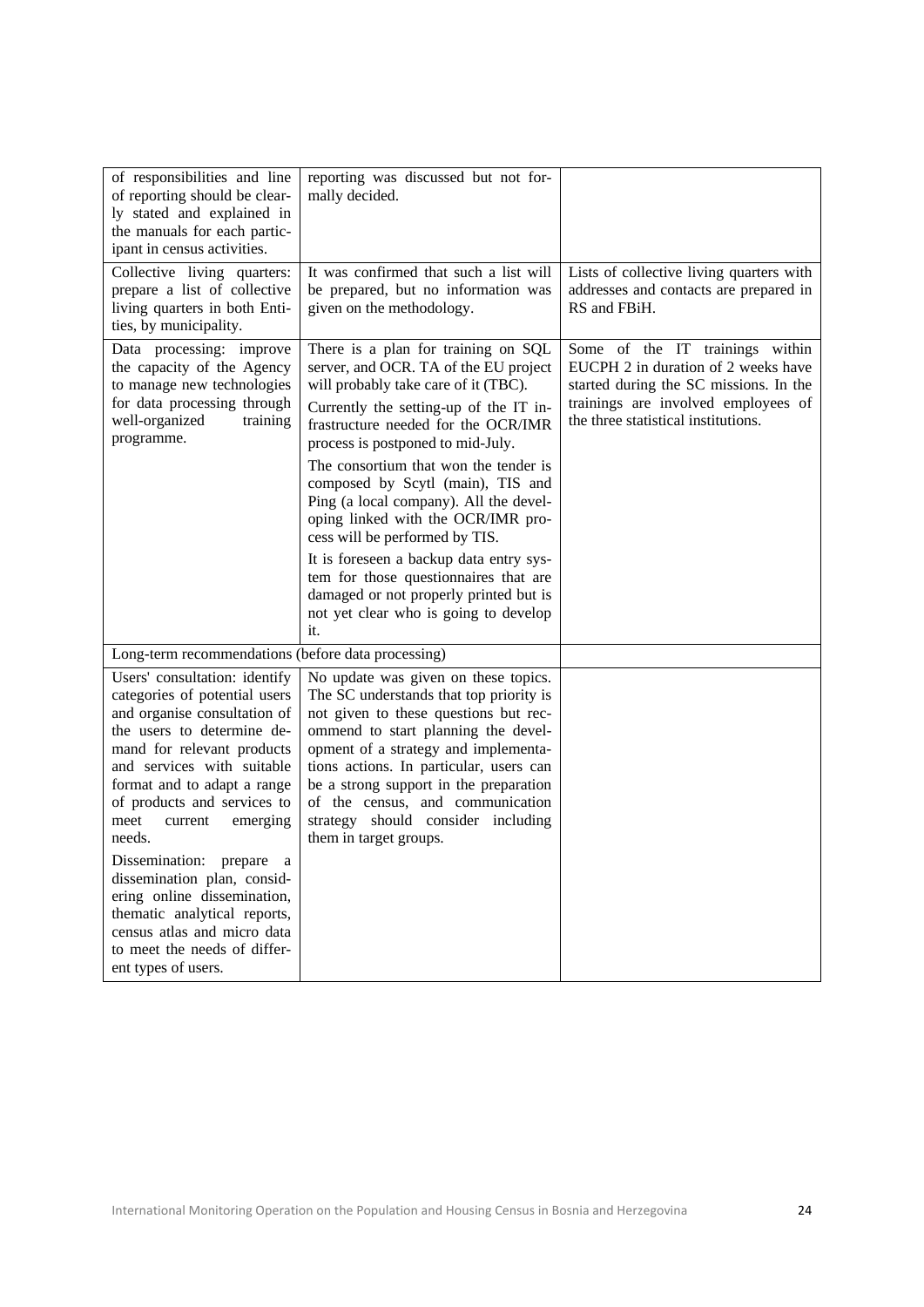#### ACCORDING TO THE ARTICLE 12. OF THE LAW ON CENSUS IN BIH, CITIZENS ARE NOT OBLIGED TO DECLARE THEMSELVES ON THE QUESTIONS 24 AND 25 24. Ethnicity/ nationality: Bosniak X Croat X Serb X Not declared 25. Religion: Afheist X **Islam** Catholicism Ortodoxy X Agnostic X Not declared 26. Mother tongue: Croatian X Serbian X Bosnian X

## <span id="page-24-0"></span>**ANNEX 2. QUESTION 24, 25 AND 26 IN THE PERSONAL QUESTIONNAIRE (P-1)**

## <span id="page-24-1"></span>**ANNEX 3. AGENDA OF THE STEERING COMMITTEE THIRD MISSION**

Date: **17 - 18 September 2012**

## Participants from SC: **Mr Jean-Michel Durr**, team leader; **Ms Katerina Kostadinova Daskalovska**

Eurostat: (18 afternoon)

| <b>Time</b>                | <b>Topic</b>                                                                               | <b>Place</b>                                          |
|----------------------------|--------------------------------------------------------------------------------------------|-------------------------------------------------------|
| Sunday, September 16, 2012 |                                                                                            |                                                       |
|                            | Arrival to Zagreb and travel to Banja Luka                                                 |                                                       |
|                            | Monday, September 17, 2012                                                                 |                                                       |
| $\overline{9:00} - 14:00$  | <b>RS Institute for Statistics:</b>                                                        | <b>Banja Luka</b>                                     |
|                            | Meeting with all relevant staff for preparation of Pilot census including car-<br>tography |                                                       |
| $14:00 - 15:00$            | Lunch                                                                                      |                                                       |
| 15:00                      | <b>Departure to Sarajevo</b>                                                               |                                                       |
|                            | Tuesday, September 18, 2012                                                                |                                                       |
| $9:00 - 11:00$             | <b>Institute for Statistics of FBiH (FIS)</b>                                              | <b>FIS</b> - Sarajevo                                 |
|                            | Meeting with all relevant staff for preparation of Pilot census including<br>cartography   |                                                       |
| $11:00 - 12:00$            | <b>Agency for Statistics of BiH</b>                                                        | <b>BHAS</b> - Sarajevo                                |
|                            | Meeting with all relevant staff for preparation of Pilot census including<br>cartography   |                                                       |
| $12:00 - 13:00$            | Meeting with representatives of NGOs                                                       | <b>ACIPS</b> (Zmaja od<br><i>Bosne 8</i> ) - Sarajevo |
| $13:00 - 14:00$            | Lunch                                                                                      |                                                       |
| $14:00 - 16:00$            | <b>Agency for Statistics of BiH</b>                                                        | <b>BHAS</b> - Sarajevo                                |
|                            | Meeting with all relevant staff for preparation of Pilot census including<br>cartography   |                                                       |
| $16:00 - 17:00$            | Meeting with the three directors of statistical institutions                               | <b>BHAS</b> - Sarajevo                                |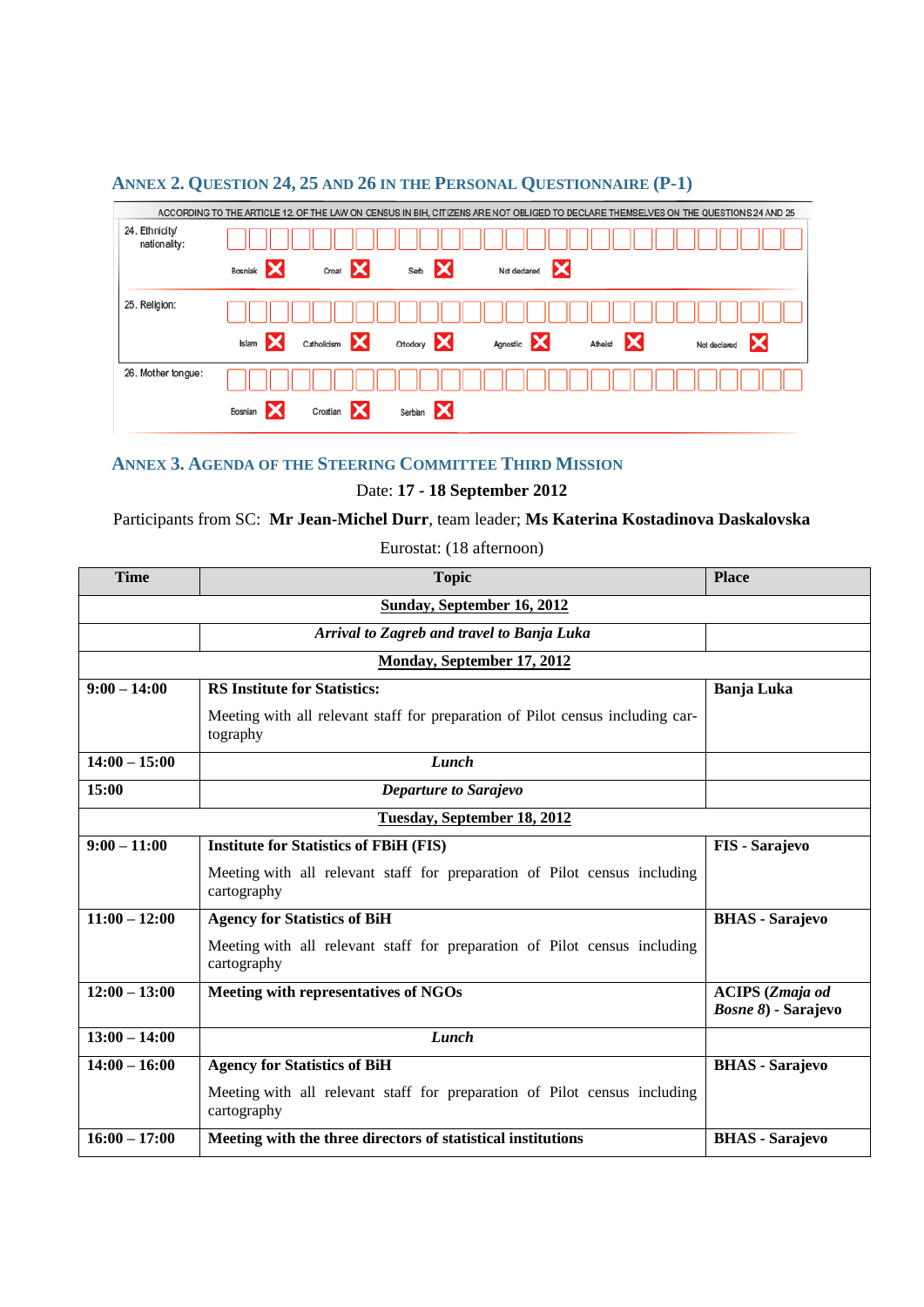#### <span id="page-25-0"></span>**LIST OF MATERIALS RECEIVED FROM RSIS:**

- 1. Risk management strategy for the Census of Population, Households and Dwellings 2013
- 2. Draft strategy for assessment and quality management of the Census of Population, Households and Dwellings 2013
- 3. Draft methodology for quality control for the Pilot Census of Population, Households and Dwellings 2012
- 4. Instructions for review, processing and control of prepared cartographic documents of statistical and enumeration areas for the Census 2013
- 5. Draft instructions for organisation and implementation of the Pilot Census of Population, Households and Dwellings on the territory of Republika Srpska
- 6. Draft procedure for selection of enumeration bodies and staff that shall be involved in the Pilot Census of Population, Households and Dwellings 2012 in Republika Srpska
- 7. Draft monitoring of material flow in the process of the Census of Population in Bosnia and Herzegovina – CMIS
- 8. Draft list of reports and delivery note on the state of material
- 9. Draft supplementary forms for the Pilot Census in Republika Srpska
- 10. Selected enumeration areas for the Pilot Census
- 11. Distribution list for the Pilot Census of Population, Households and Dwellings on the territory of Republika Srpska
- 12. Plan of field visits to enumeration areas, for the Pilot Census
- 13. Field observations concerning cartographic materials for the needs of the Pilot Census of Population
- 14. Detailed activity plan for preparation of cartographic documents for the needs of the Pilot Census
- 15. Draft framwork plan for the General Census 2013, Republika Srpska Institute of Statistics
- 16. Activity plan for the Pilot Census 2012, Republika Srpska Institute of Statistics
- **17.** Draft Budget of Republika Srpska, by cost type, in accordance with planned activities for the Pilot Census and for the Census
- 18. Selected entity instructors for Republika Srpska, by municipality
- 19. List of collective institutions in Republika Srpska
- 20. Letter to Public Safety Centres
- 21. Samples of maps of updated EAs
- 22. Questionaire for controlling the quality of the prepared maps (*used by GIS staff in RS*)